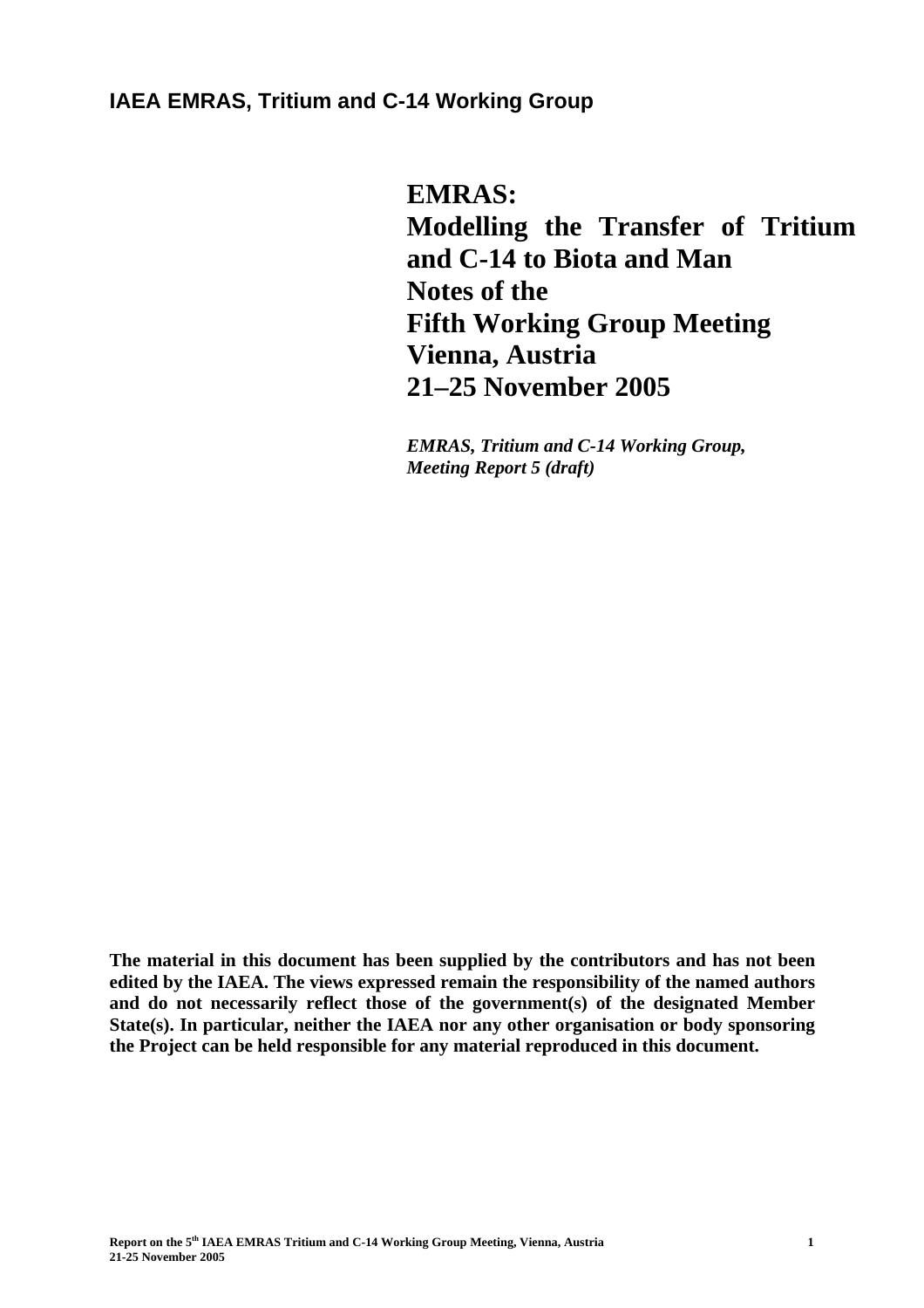# **Notes of the IAEA EMRAS Tritium and C-14 Working Group Meeting Vienna, Austria 21-25 November 2005**

The fifth meeting of the IAEA EMRAS Tritium and C-14 Working Group was held in Vienna, Austria. The meeting was hosted by the IAEA.

These Meeting Notes have been prepared by Karen Smith and Ian Barraclough (Technical Secretariat), Phil Davis (Working Group Leader) and Mikhail Balonov (Scientific Secretariat). In addition, the following people attended the meeting and contributed to the discussions and decisions documented in these Meeting Notes.

| <b>Name</b>       | Organisation                                              | <b>Country</b> |
|-------------------|-----------------------------------------------------------|----------------|
| T Yankovich       | Atomic Energy of Canada Limited (AECL)                    | Canada         |
| V Soulanen        | Technical Research Centre of Finland (VTT)                | Finland        |
| F Siclet          | Electricité de France (EDF)                               | France         |
| C Dovlete         | <b>Private Consultant</b>                                 | France         |
| P Guétat          | Commissariat à l'Energie Atomique (CEA)                   | France         |
| S Le Dizés-Maurel | Institut de Radioprotection et de Surete Nucleaire (IRSN) | France         |
| L Patryl          | Commissariat à l'Energie Atomique (CEA)                   | France         |
| F Baumgärtner     | Munich Technical University (TUM)                         | Germany        |
| P Ravi            | Bhabha Atomic Research Centre (BARC)                      | India          |
| Y Inoue           | National Institute of Radiological Sciences (NIRS)        | Japan          |
| K Miyamoto        | National Institute of Radiological Sciences (NIRS)        | Japan          |
| J Koarashi        | Japan Atomic Energy Agency (JAEA, former JNC)             | Japan          |
| K Yamamoto        | YFirst                                                    | Japan          |
| M Saito           | Kyoto University Safety Reassurance Academy               | Japan          |
| H Lee             | Korea Atomic Energy Research Institute (KAERI)            | Korea          |
| D Galeriu         | Institute of Atomic Physics & Nuclear Engineering "Horia  | Romania        |
|                   | Hulubei" (IFIN-HH)                                        |                |
| A Melintescu      | Institute of Atomic Physics & Nuclear Engineering "Horia  | Romania        |
|                   | Hulubei" (IFIN-HH)                                        |                |
| S Conney          | Food Standards Agency (FSA)                               | UK             |
| R Peterson        | Lawrence Livermore National Laboratory                    | <b>USA</b>     |
| W Gulden*         | European Fusion Development Agreement (EFDA)              | EC             |
| * Observer        |                                                           |                |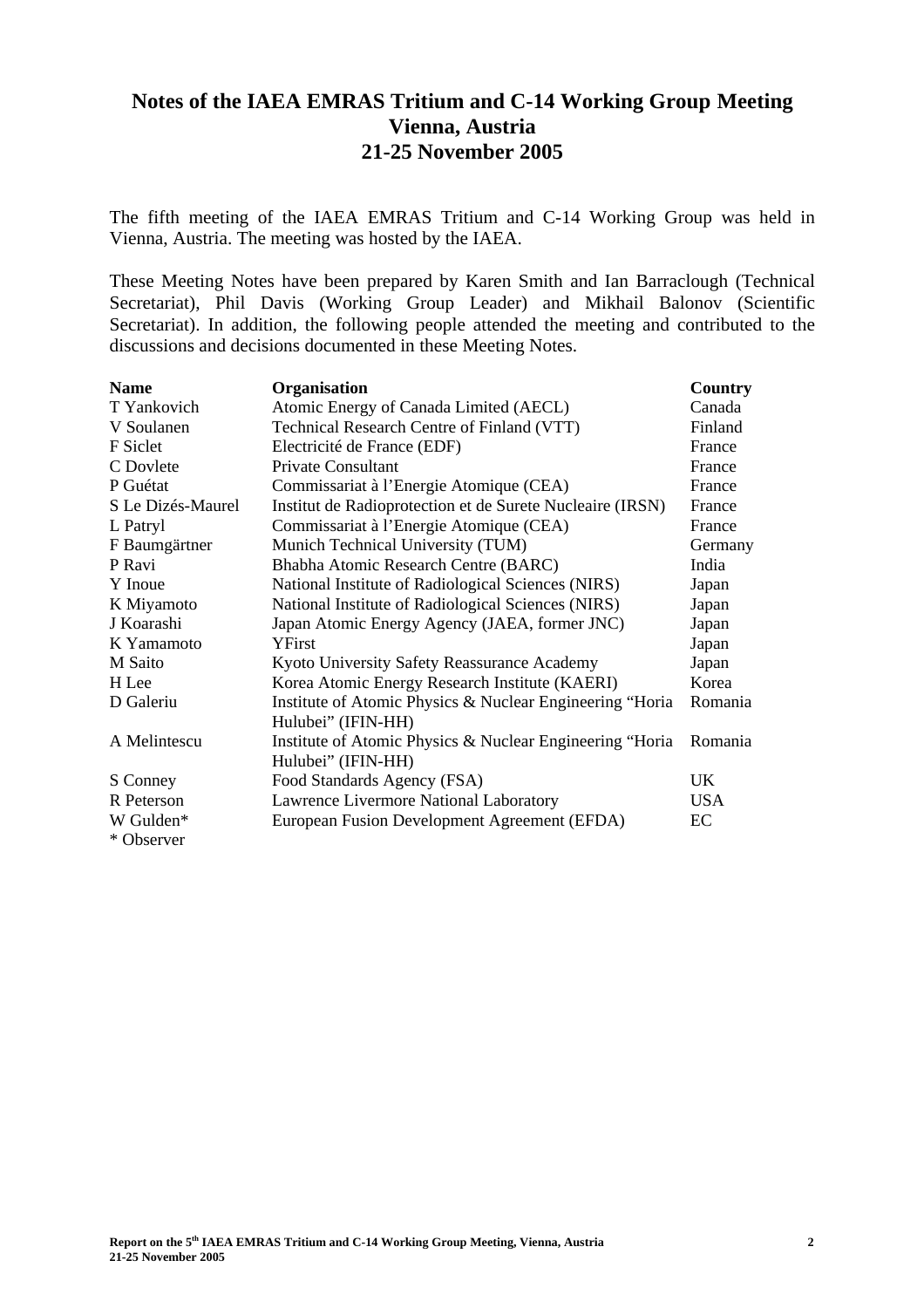# **CONTENTS**

The financial support of the Technical Secretariat by GE Healthcare (UK) and the Food Standards Agency (UK), and of the Working Group Leader by the CANDU Owners Group (Canada), is gratefully acknowledged.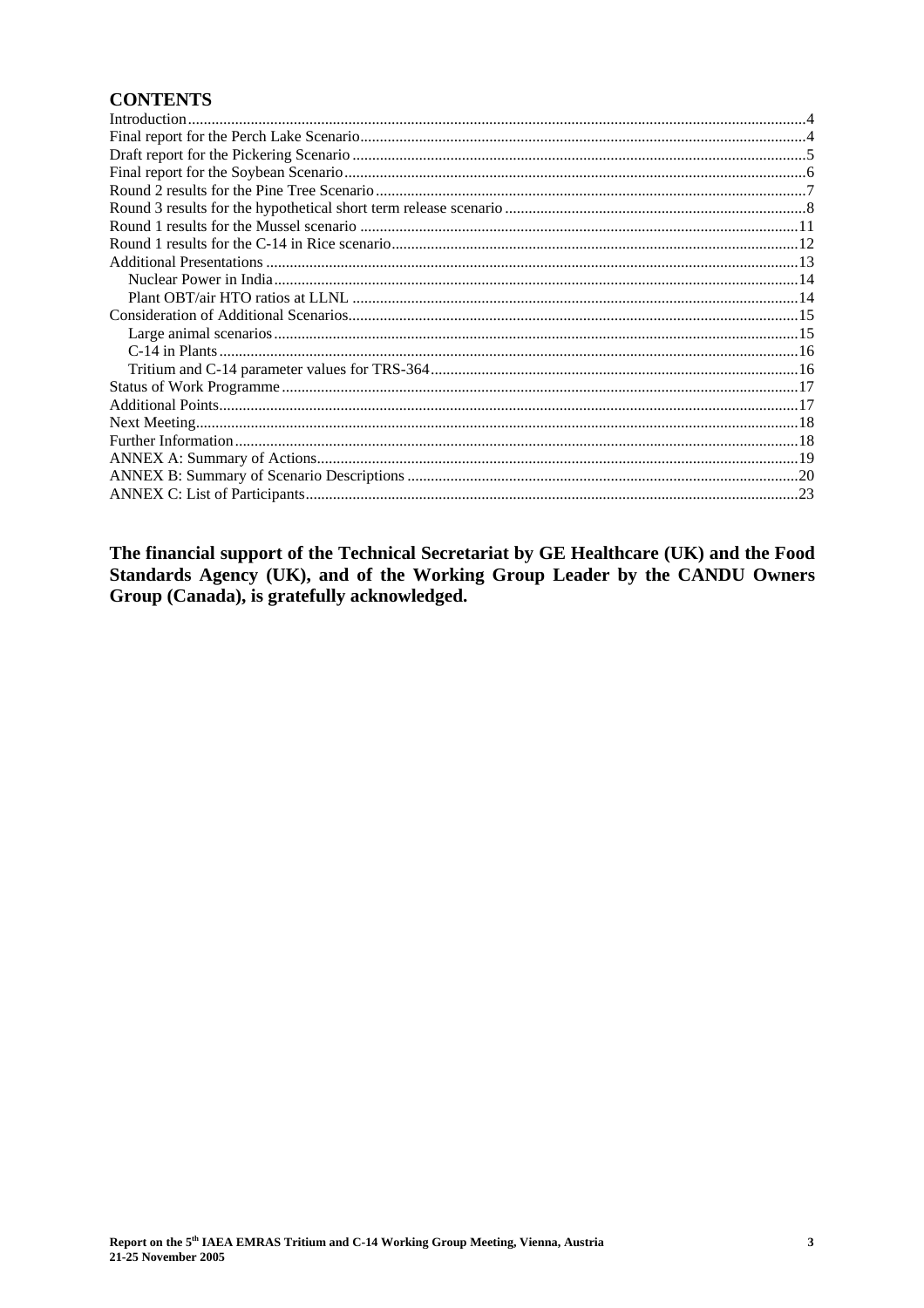#### **Introduction**

The fifth meeting of the EMRAS Tritium and C-14 Working Group was held on 21-25 November 2005, hosted by the IAEA.

The objectives of the meeting were to:

- Discuss the final report for the H-3 Perch Lake (aquatic) Scenario;
- Present and discuss the draft report for the H-3 Pickering (foodchain) Scenario;
- Present and discuss the final report for the H-3 Soybean Scenario;
- Present and discuss the results from the second round of calculations for the H-3 Pine Tree Scenario;
- Present and discuss the results from the third round of calculations for the H-3 Hypothetical (short term release) Scenario;
- Present and discuss the first round of calculations for the H-3 Mussel Scenario;
- Present and discuss results from the first round of calculations for the C-14 Rice Scenario;
- Present data on plant OBT/air HTO ratios at Lawrence Livermore National Laboratory;
- Discuss the definition of OBT:
- Discuss new scenarios, especially C-14 and large animal scenarios; and,
- Plan future work activities.

Participants were welcomed to the meeting by the Working Group Leader, Phil Davis. Each participant introduced themselves and described briefly their background and interest in the working group.

All participants are invited to the next Tritium and Carbon-14 Working Group Meeting, which will be hosted by EdF in Paris, France, on 7-9 June 2006. Further information on EMRAS meetings can be found on the website.<sup>1</sup> Meeting notes and scenario descriptions for this Working Group can also be found on the website.<sup>2</sup>

A summary of the main points of discussion on each of the scenarios in the tritium and C-14 Working Group (WG) from the  $5<sup>th</sup>$  WG meeting are provided in the subsequent sections. The actions coming out of the meeting are summarized in Annex A, brief scenario descriptions are provided in the Annex Band contact information for the participants is given in Annex C.

#### **Final report for the Perch Lake Scenario**

#### *Presented by Phil Davis*

The Perch Lake Scenario report was finalised at the previous working group meeting in Cardiff, UK and should have been published on the website as planned. However, one participant has not yet provided a model description for inclusion in the report. This participant was not present at the meeting and therefore it was decided one further opportunity to provide the required information would be given. Failing this, the report will be published with the results of this participant deleted.

 $\overline{a}$ 

<sup>1</sup> http://www-ns.iaea.org/projects/emras/ 2 http://www-ns.iaea.org/projects/emras/emras-tritium-wg.htm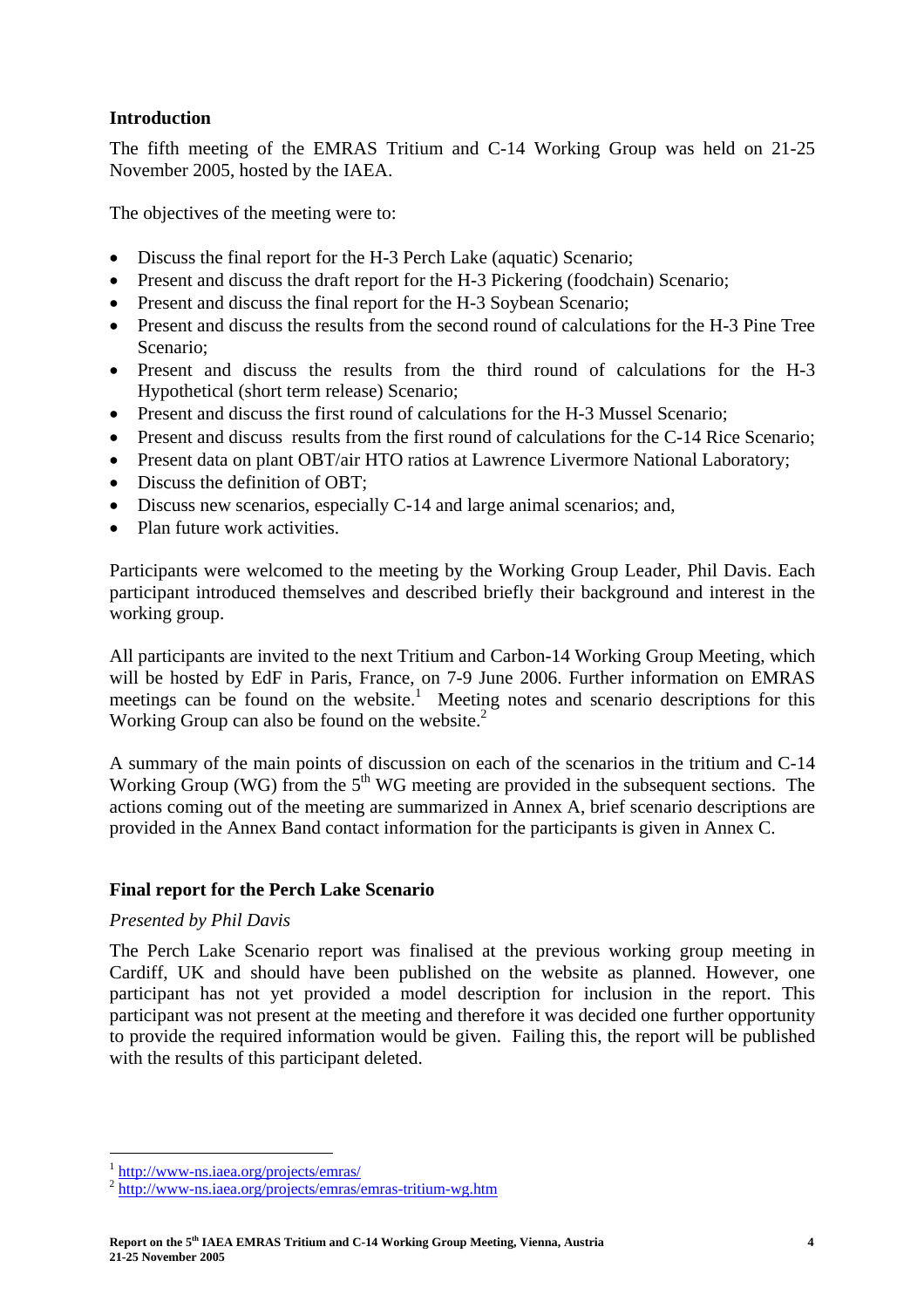### **Draft report for the Pickering Scenario**

#### *Presented by Phil Davis*

A draft report on the Pickering Scenario has been produced. Participants were taken through this page by page, and asked to pay particular attention to model-specific sections and to highlight any inconsistencies or errors.

Particular points to note from discussions were:

- All models but one (LIET) successfully predicted the HTO concentration in soil water.
- The model results for OBT from one participant (TUM) represented exchangeable OBT plus buried tritium. All other participants calculated OBT as traditionally understood. Since the OBT predictions provided by TUM were calculated on a different basis, these have not been included when averaging results from participants.
- Most models overpredicted the OBT concentration in plants by a factor of 2-3, partly because the HTO concentrations were overestimated and partly because the effect of isotopic discrimination in OBT formation was underestimated.
- Only one participant (FSA) failed to accurately predict HTO concentrations in cows and it was noted that only one participant used the traditional transfer factor approach to predicting concentrations.
- In the case of chickens and eggs, three models produced reasonable estimates of HTO concentrations, but there was a tendency for overestimates. The agreement between predictions and observed data was not as good as for cows even though HTO was derived primarily from drinking water in both cases. It was not therefore clear why predictions were less accurate: one possible explanation could be differences in diet and metabolism between free range and battery farmed hens. Also, concentrations in the chicken diet were overestimated to a greater extent than in the cow diet. OBT in chickens and eggs was overestimated by a factor of 3 by the majority of participants.

Model descriptions were then discussed. No participants from FSA, IRSN or GE were present to discuss their model descriptions and therefore clarification on the accuracy of these is still required. The descriptions of IFIN and SRA models were confirmed as accurate.

Finally, Phil Davis requested that participants provide details on the averaging time of the air concentrations used to drive their models. The IFIN approach for OBT was to average the last 2 months' data. However, HTO averaging was more difficult and was considered to be a weak point in the input data. The averaging time employed for the SRA model was dependant upon plant species being considered.

#### *Next steps*

The timetable for requested actions is:

- participants to supply information on averaging times and parameter value data, particularly for Table 12, and (especially those not present at the meeting) to confirm the accuracy of model descriptions in the draft report, by end of January 2006;
- Phil Davis to produce final draft and circulate for comment, by end of February 2006;
- comments to be returned to Phil Davis for inclusion in the final report, by end of April 2006.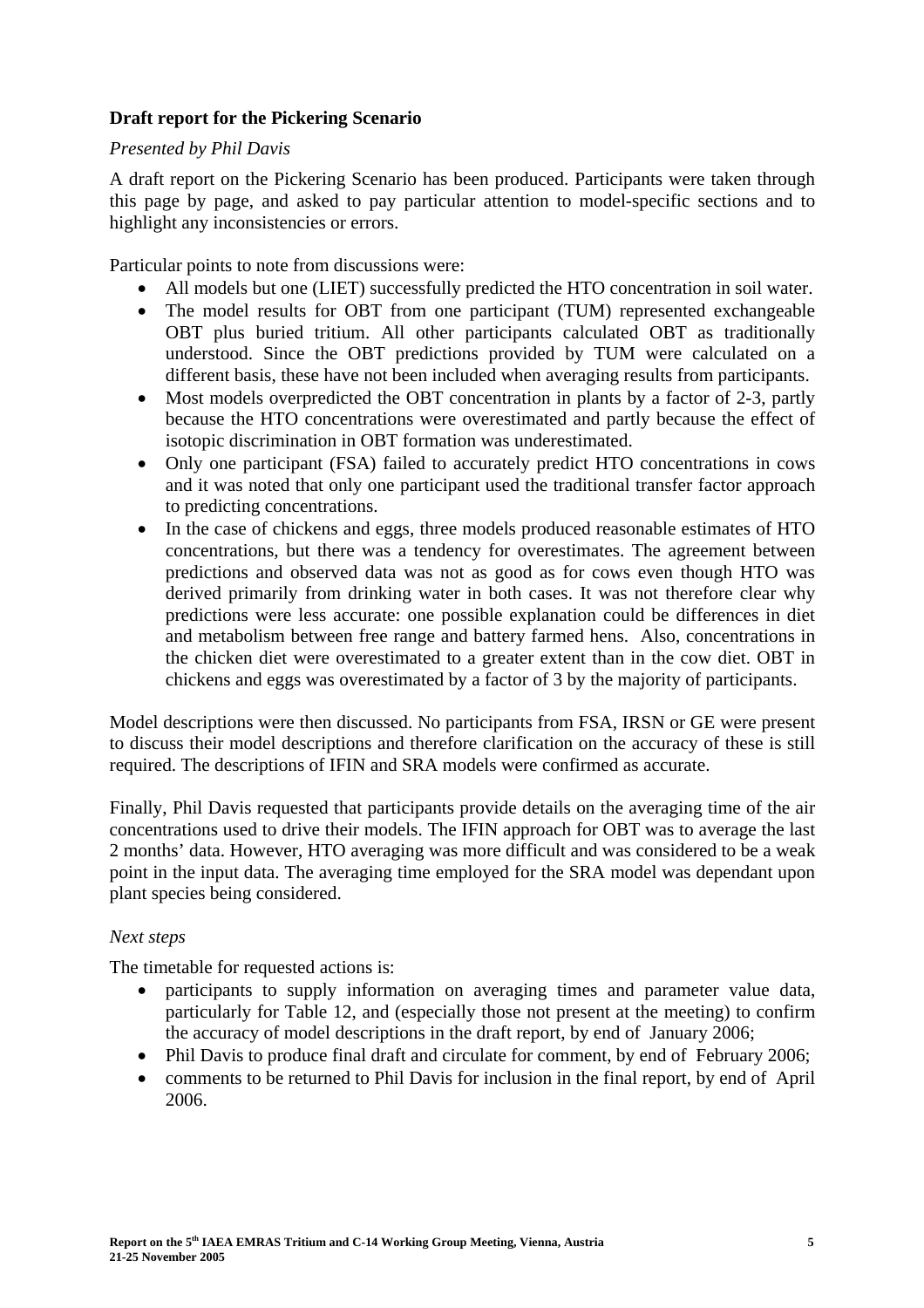#### **Final report for the Soybean Scenario**

#### *Presented by Hansoo Lee*

Twelve participants submitted results for this scenario for which a final report has been produced. Participants were taken through the final report page by page and asked to check individual contributions to ensure that information is accurately reflected in the report.

A number of points of particular note were raised by participants:

- Dan Galeriu questioned the uncertainty values associated with the IFIN results and thought that his results and those of Ring Peterson may have been switched. All participants were therefore requested to check that their uncertainty data have been correctly transcribed. A particular error was noted for SB2 in that the wrong uncertainty results have been provided by IFIN. Dan Galeriu will therefore resend the correct uncertainty data.
- OBT concentrations were under-predicted by a factor of 10 at harvest time, although trends in concentrations were expressed well. It is important to understand the reasons for this as the OBT concentration will determine the dose received. Some, but not all of the under-prediction could be explained by differences in plant growth rates employed by the modellers. Soybean is not a familiar plant for some modellers and lack of understanding of the particular plant may have contributed to under estimates. Some models applied to this scenario have been developed for temperate crops and therefore it was questioned whether they should have been modified for soybean. It was noted that, if time was available, it would be possible to compare soybean to other crops for which similar data are available.
- Francoise Siclet noted that an important factor in the underestimation of OBT for SB1 appears to be the underestimate in the HTO concentrations used to derive the OBT concentrations at the time of pod formation. Loss of tritium from the leaves was modelled to be too rapid in several models. Hansoo Lee agreed that the loss rate constant employed may be too high and demonstrated results (contributed by Ring Peterson) to show that loss processes occur in 3 stages. Participants agreed that it would be useful to look at loss rate data from other studies in the literature, but this is beyond the scope of the present study.
- It was noted by Dan Galeriu that temperature affects the behaviour of HTO uptake and OBT formation and therefore the experimental results may be very different from natural conditions due to the high temperature in the chamber during the exposure experiments: this may be difficult for models to account for. KAERI results for other plants under similar experimental conditions did not appear to be significantly different to those for soybean. However Hansoo Lee acknowledged that growth impacts may have occurred as a result of the high temperatures in the experiment.
- Dan Galeriu proposed another explanation for the relatively high HTO concentrations in the leaves long after the exposure. Some HTO may be diffusing into the soil from the roots early in the experiment and then being taken up by the roots again once the concentration in the plants decreases sufficiently.

Overall, participants were happy with the report and it was therefore accepted for publication once the additional required information has been provided and incorporated. Information submitted by each of the scenario participants on the approaches taken to modelling and the model descriptions are to be attached to the report as appendices. Participants were therefore requested to check these for accuracy.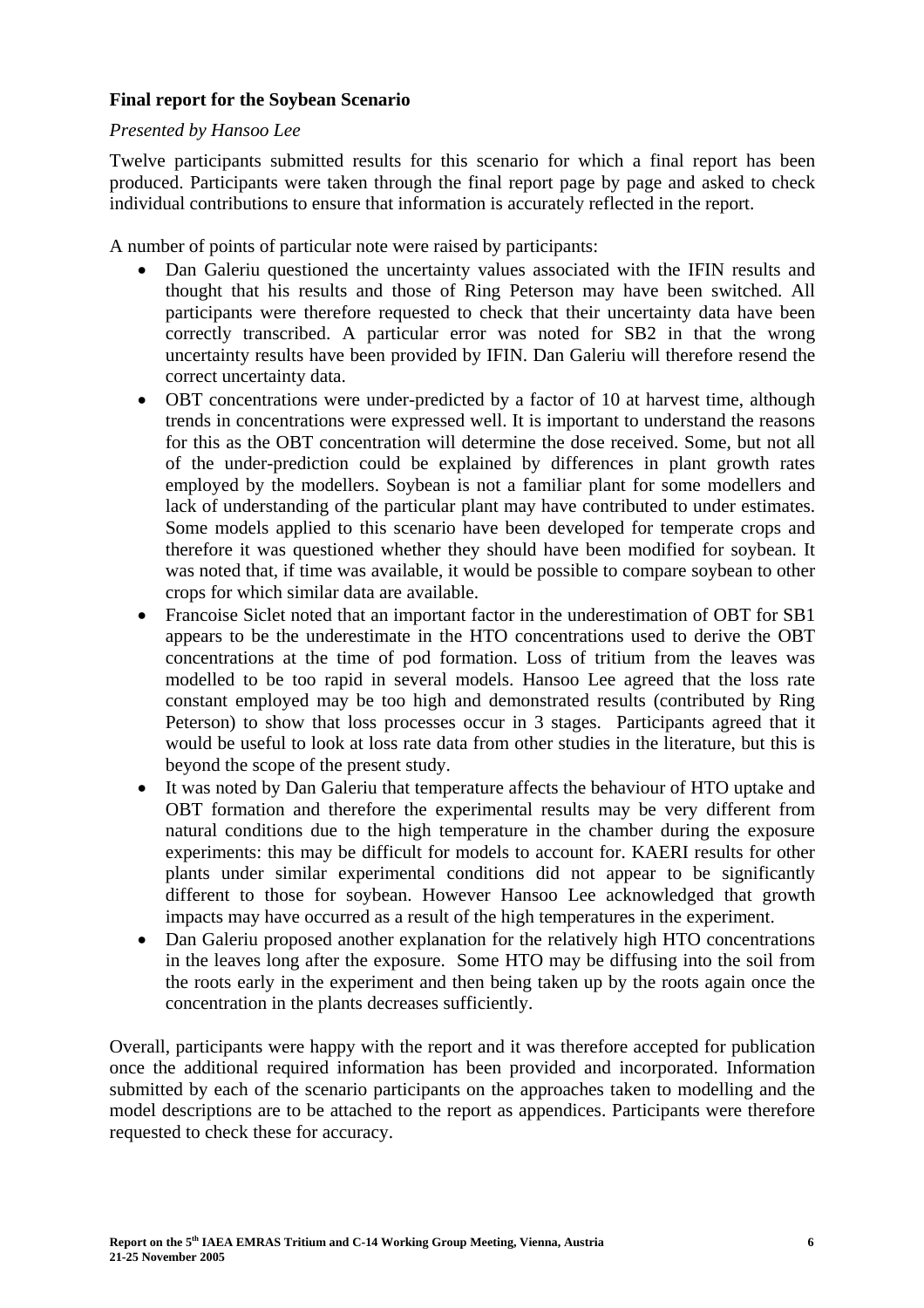#### *Next steps*

All scenario participants are requested to check model descriptions and the transcription of their uncertainty data into the report by the end of December 2005. Dan Galeriu is to supply his uncertainty data also by the end of December. Following this, a final draft will be produced and circulated to participants by the end of January 2006, and any final comments are to be returned by the end of March 2006.

Finally, participants were invited to use results of this scenario to improve or modify their models. Any results could be presented at the next meeting and time will be set aside for this. However, results would not be incorporated into the present report.

# **Round 2 results for the Pine Tree Scenario**

### *Presented by Yoshikazu Inoue*

Four sets of model predictions were returned (NIRS, Kyoto University, IFIN and LLNL) and these indicated that:

- Model predictions of air moisture concentrations for 1982 were similar to one another with the exception of LLNL. However, predictions for 1983-1986 were more variable. Predictions for 1985 were in agreement with observed concentrations, but again were more variable than the other years for which predictions were made. In general, NIRS predictions of air moisture were closest to the observations, with other participants under-predicting.
- Rain concentration predictions were reasonably consistent with observed values. Some differences were observed, but on the whole predictions were in agreement with one another and with observed values.
- Predictions of pine needle TFWT in 1982 and 1986 were, on the whole, quite similar to observations, but for intervening years predictions tended to be lower than observations. NIRS predictions were closest to the observations.
- Predictions of non-exchangeable OBT (nOBT) in pine needles by NIRS were again closest to the observed values, with the other participants tending to under-predict concentrations.
- Similarly, nOBT concentrations in tree rings were predicted most accurately by NIRS. In general, predictions for 1985 to 1987 were reasonable, but under-predictions were made for 1984.

It is important to understand why predictions are good in some years, but not in others. Discussions therefore focussed on how the NIRS model differs from the others employed in the scenario since predictions by NIRS were most accurate.

For atmospheric dispersion, NIRS employs a random walk model with advection and dispersion steps whilst others use sector-average Gaussian plume models that lack lateral dispersion. Other differences in the models include:

- Sector mesh size. The NIRS model's resolution is 100 m x 100 m whereas the other models used a sector average approach.
- Dispersion parameters. A sigma value of 40 m was used in the IFIN model, compared to 10 m in the NIRS model. A larger sigma results in a smaller concentration prediction so this could be one of the main factors causing the differences. It was noted that it may be worth plotting the different dispersion parameters used as a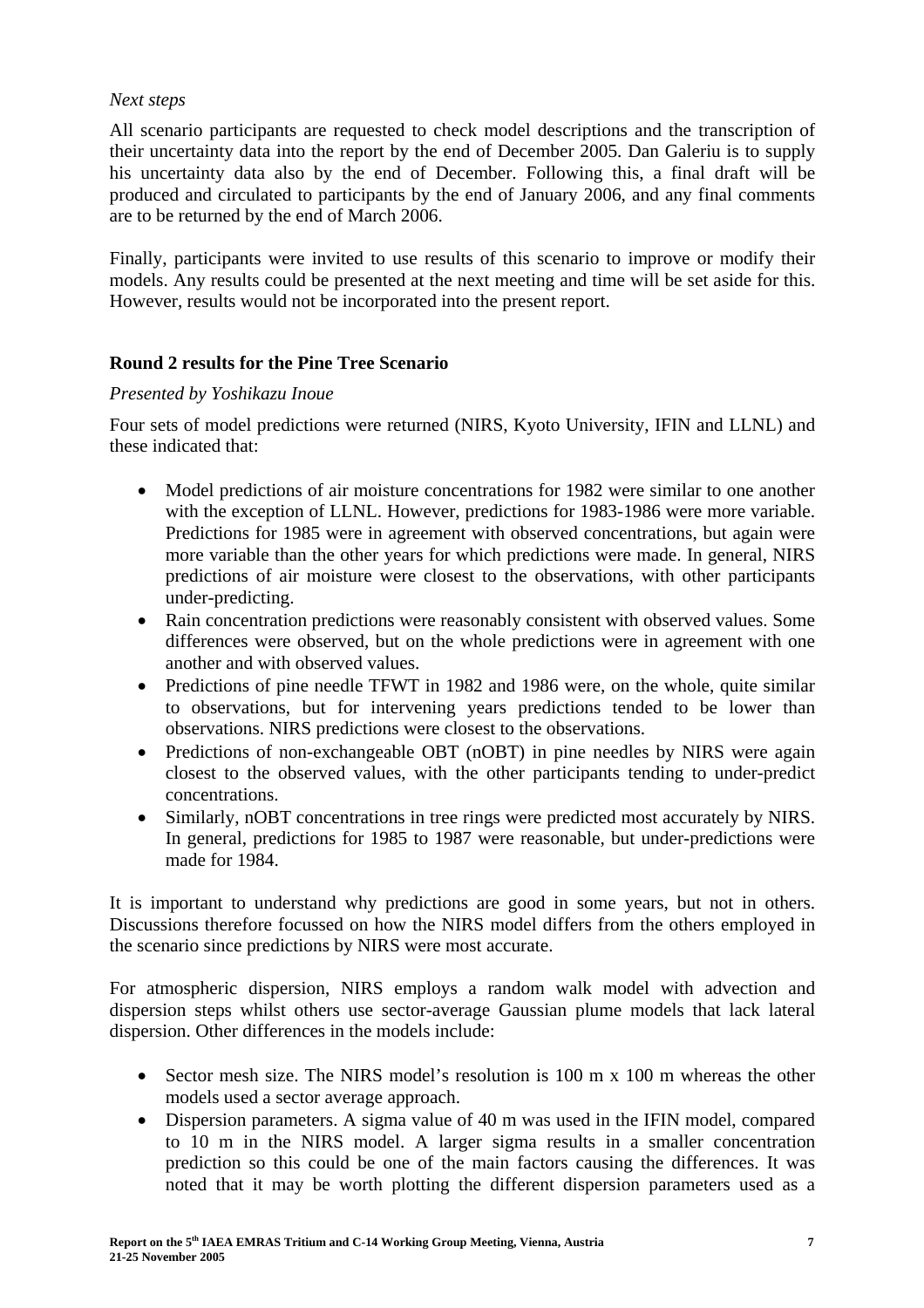function of stability class and downwind distance to further investigate the differences between the model approaches.

- Washout coefficients. These varied in the different modelling approaches adopted. It is likely that these will affect ground concentrations, but they are unlikely to significantly affect the air concentrations.
- Re-emission of HTO. Only NIRS considers this factor.
- Isotopic discrimination factors. These varied for both needle and tree ring OBT with NIRS using the greatest value of 0.8.
- Period of photosynthesis. NIRS assumed a constant rate whereas the Kyoto University and IFIN models assumed set periods of photosynthesis.
- Groundwater concentration calculation method. NIRS used a 2-compartment model, Kyoto University an infiltration rate and IFIN used an analytical approach. Only IFIN required information on aquifer depth and horizontal flow velocity. It was noted that the results from Kyoto University were very variable on short time scales and unlikely to represent actual variability.

It was therefore agreed that further analysis is required in order to determine the best modelling approach for this particular scenario. There is also a need for a systematic analysis to determine the effects of variability in parameter values on the variability in the predicted air concentrations and other endpoints.

#### *Next steps*

The next step for this scenario is for a systematic analysis of the models to be conducted to interpret the differences in modelling results. Full model descriptions are required from each participant for use in this analysis: these should be submitted by end of December 2005. Participants are also requested to submit round 2 results for groundwater, by end of February 2006. These results will be analysed and presented for discussion at the next WG meeting in June 2006, and a draft report prepared following that meeting.

It was agreed no further iterations would be required for air concentrations since results were in reasonable agreement.

Yoshikazu Inoue agreed to provide graphs (by end of December 2005) showing the comparison of results for dissemination amongst participants. Participants are requested to provide any insights into why models are accurate or not prior to the next WG meeting.

#### **Round 3 results for the hypothetical short term release scenario**

*Presented by Philippe Guétat* 

The Hypothetical Scenario considers three cases that are based on different meteorological conditions.

|                             | Case 1    | Case 2  | Case 3   |
|-----------------------------|-----------|---------|----------|
| <b>Timing of release</b>    | day       | day     | midnight |
| Wind speed $(m s1)$         |           |         |          |
| Direction $(^{\circ}N)$     | $45 + 25$ | $45+10$ | $45+3$   |
|                             |           |         |          |
| <b>Diffusion conditions</b> | unstable  | neutral | stable   |
| Weather                     | fine      | cloudy  | clear    |
| <b>Pasquill category</b>    | A         |         | F        |
| Solar radiation $(W m2)$    | 700       | 300     |          |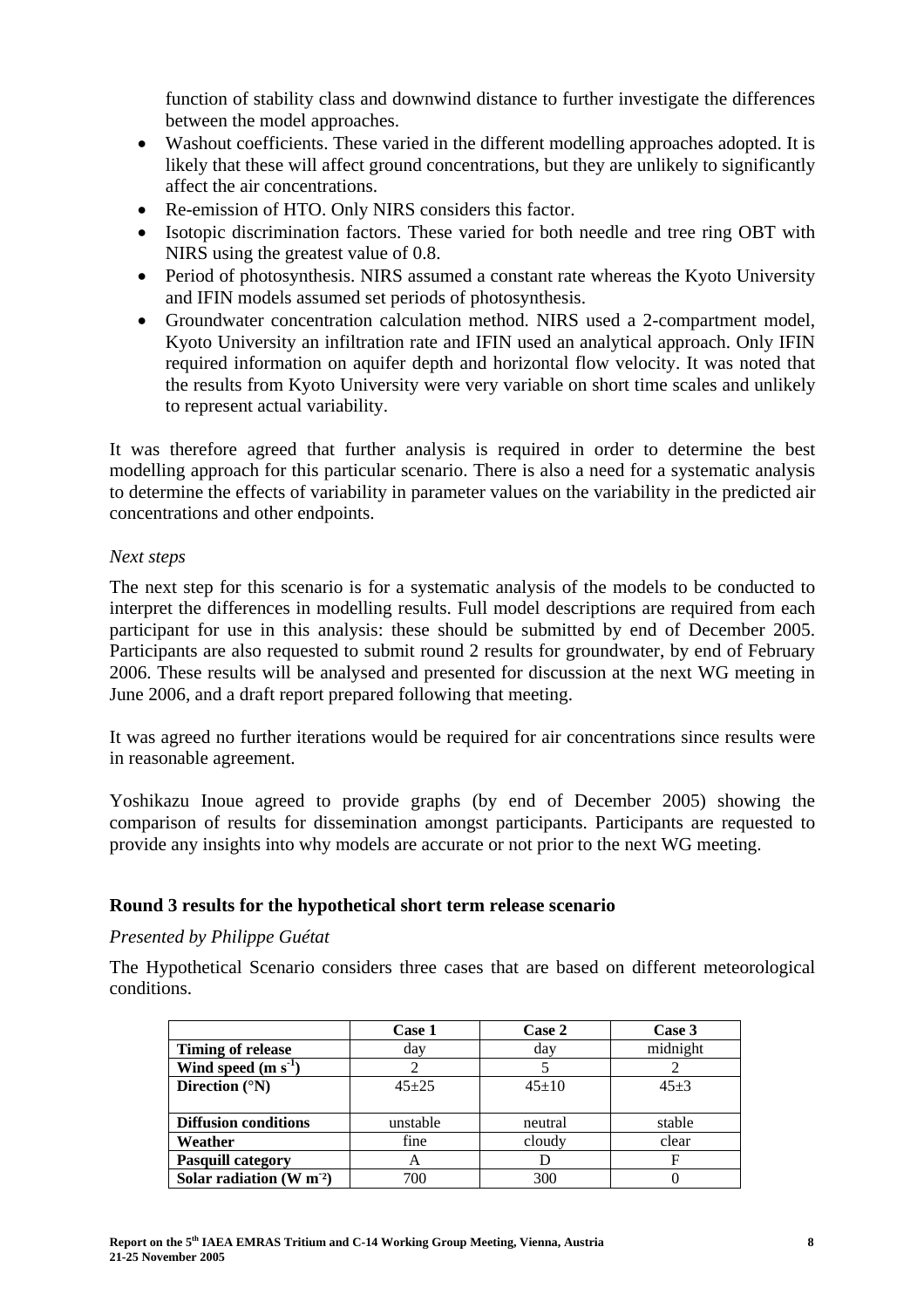| <b>Temperature</b> $(^{\circ}C)$ |     |   |
|----------------------------------|-----|---|
| Rain                             | omm | - |
| Relative humidity $(\% )$        |     |   |

A few corrections were received immediately prior to the meeting and therefore not all information could be included in the presentation of results. A summary of the results comparison is provided below.

Air concentrations

- Case 1 results from round 3 predictions were variable. However, once errors in two sets of results had been removed, there was around a factor of 10 difference between the predictions, which was not considered to be too bad.
- Case 2 round 3 model results were also variable: those from CEA were particularly high, but this is believed to be the result of calculation error.
- Case 3 there was 'only' a factor of 10 difference between predictions.

# Total dose

- Case 1 all doses were calculated to be below 1 mSv with the exception of CEA's value of 10 mSv (which is known to be too high due to a calculational error).
- Case  $2$  all results are below 20 mSv within 5 km of the source:
- Case 3 many predictions are above 10 mSv, with some staying above that level for downwind distances as great as10 km.

It was noted that, although there was variation in the results, conclusions of this type could be used to set release criteria for the quantity of tritium released that would not exceed a given dose.

Food doses

- Case  $1$  all food doses were, with the exception of those from CEA, below  $1 \text{ mSv}$ .
- Case  $2$  EFDA, NIRS and CEA predicted much higher food doses ( $> 10$  mSv) than the other participants, with the majority of the dose contribution arising from cereals. Results from AECL were the lowest (excluding results known to be incorrect).
- Case 3 NIRS and BARC predicted the highest values. The main contribution was from garden vegetables.
- In all the models, a concentration of  $1x10^5$  Bq/kg fw in leafy vegetables produced a dose of at most 1 mSv, which provides the starting point for establishing intervention levels in crops.

Dose breakdown by pathway (normalised by air concentration)

- Case 1 doses from the consumption of cereals and garden vegetables were particularly variable. For example, the doses resulting from garden vegetables ranged from 10% to around 75% of the dose contribution. Dose estimates from participants could be divided into two groups, one where vegetables are of maximum importance and the second where cereals are more important.
- Case 2 dose from the consumption of cereal was again variable with both NIRS and EFDA in particular predicting high doses as a result of grain consumption.
- Case 3 the dose from garden vegetables was very variable.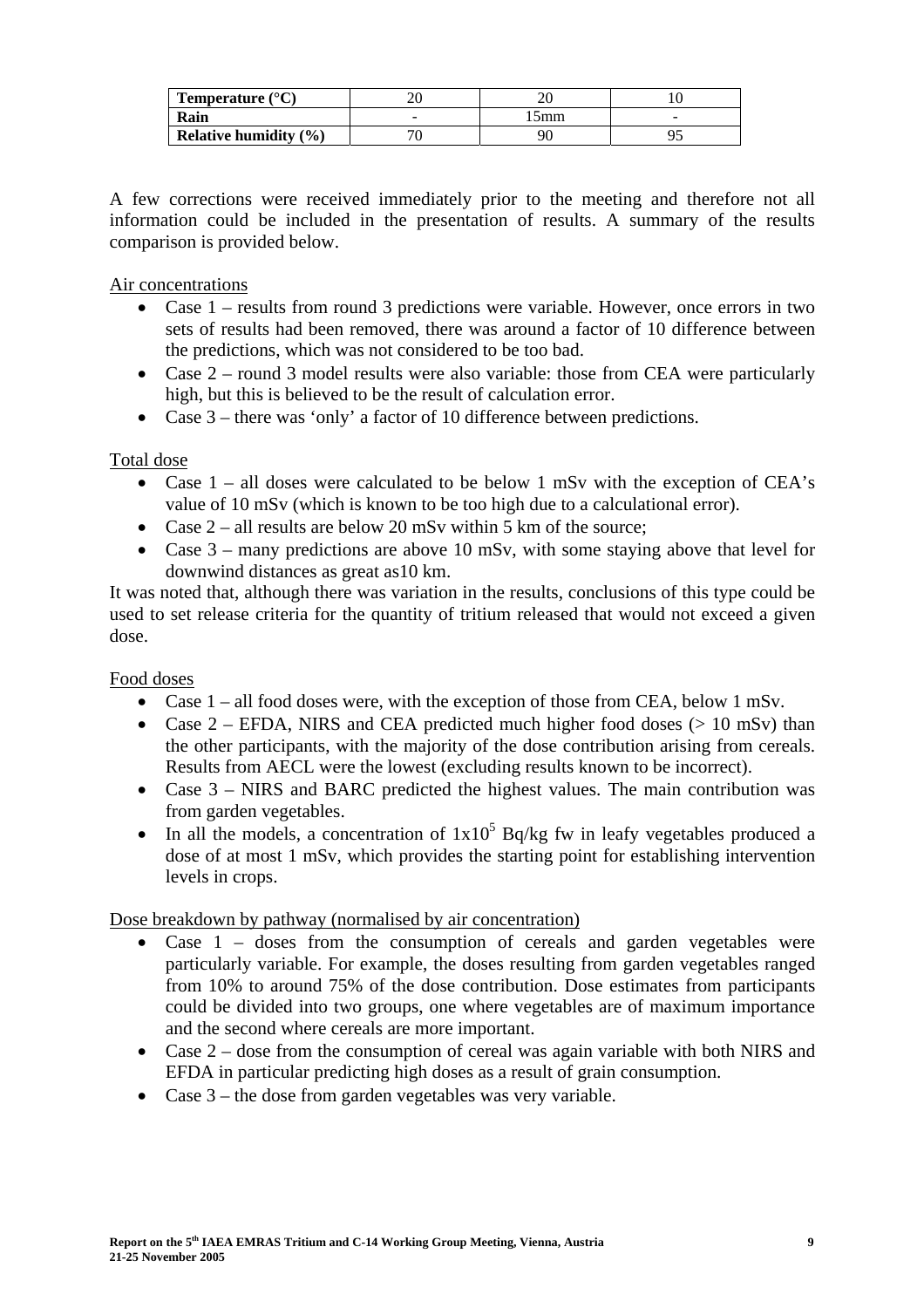### Dose versus chemical nature (HTO or OBT) and pathway (air or soil)

The contribution to dose from each of the pathways (air or soil) and each form of tritium were discussed for each of the model results. For Case 1, the air pathway dominated in most models, with OBT being of equal or greater importance than HTO.

If it rains (Case 2), the air pathway should not change much, but the contribution of the soil pathway should increase. However, the change was found to be small between Cases 1 and 2. Rain was therefore interpreted as being of low importance for this scenario.

Case 3 is a release during the night. No large differences were noted compared with day calculations with the exception of AECL, which did not consider OBT contributions from air since there would be no photosynthesis in the dark. However it was noted that although most photosynthesis occurs during the day, some formation of organic molecules occurs at night so there would be some binding of tritium to carbon during darkness. The formation of OBT at night should not therefore be ignored. Several participants assumed that the rate of OBT formation at night was about 20% of the daytime value.

#### Changes in concentrations over time

The calculation of decreased concentrations over time (from release to release  $+48$  hours) was variable. For example, KAERI results indicated little difference in concentrations with time whereas AECL results suggested a reduction in concentration between 1 and 2 orders of magnitude. Explanation of these differences is therefore required.

Water activity concentrations in soils with time were also calculated by EFDA, AECL and CEA. Contributions from others for each case would be of benefit to enable a more thorough comparison.

#### Discussion

Following the presentation of the results a number of potential reasons for the variability in results were discussed. The main points of note were:

- The basic assumptions made by the different modellers should be further analysed to determine any differences. For example, the time of release relative to cereal flowering and harvest would be of importance. The Scenario description detailed the release as occurring at the time of grain formation. However, it is necessary to check that this has been taken into account by the different participants. Participants were therefore requested to consider and identify where data from the scenario had been modified.
- For Case 1, AECL results for both air and food (lettuce and grain) concentrations were on the high side, but the resultant doses were low. If concentrations in endpoints other than grain and lettuce are also high then the dose calculation may be wrong. Provision of data on these other foods would therefore be helpful in determining where errors have occurred. Since the dose calculation is straightforward, the explanation may lie with the assumptions made concerning the diet and when foods are eaten with respect to the end of the release.
- Cereals are likely to be of greater importance than green vegetables during an accident scenario due to their consumption throughout the year whereas green vegetable consumption is likely to be more limited over time. It is therefore important that the scenario takes account of a standard diet and how much of each foodstuff is consumed within the accident time. Clarification of the scenario is therefore required.

Finally, it was agreed that this scenario may be suitable for submission by the WG to a peer reviewed journal.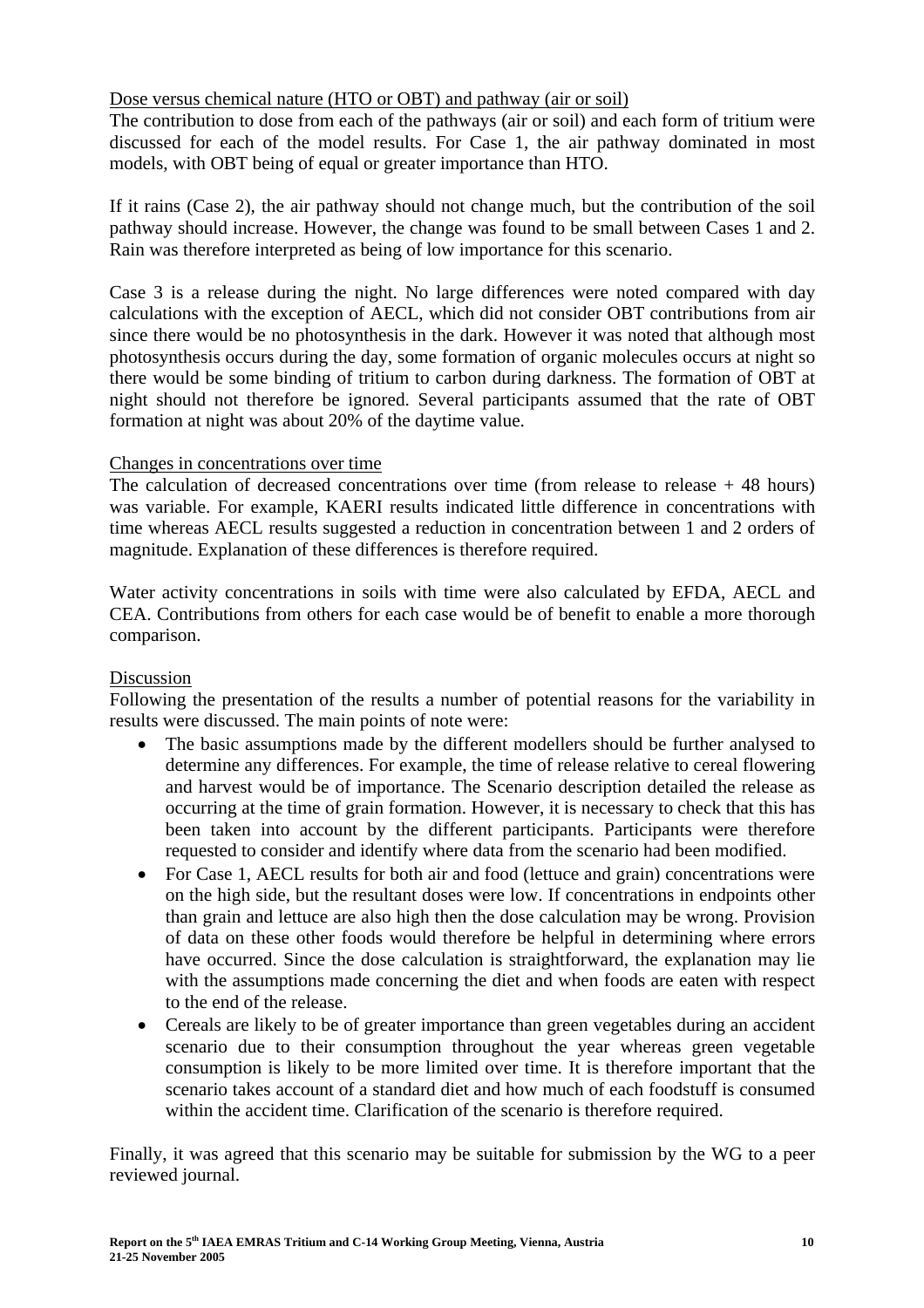# *Next steps*

The next steps agreed for this scenario are:

- Revised results (including crops additional to lettuce and grain) will be e-mailed by CEA to all participants, including a note of amendments made during the meeting, by mid-December 2005. It is requested that all participants check this information and highlight any errors by the end of December so that the report writing can progress.
- Hansoo Lee to confirm whether KAERI air concentration results are the most recent submitted under round 3.
- Model descriptions are requested including key information on calculation parameters from all participants.
- Participants are also requested to try to explain why their parameters are high or low. For example, are models set to be conservative or is there an important factor that needs to be taken into account in interpreting the results.
- Finally, CEA are to try to explain why their predicted values appear to be too high by around a factor of 5. It was noted that the use of normalised data would be helpful for this as it allows the predicted air concentration to be eliminated as a variable.
- Any final amendments to be supplied by modellers by mid-January 2006.

# **Round 1 results for the Mussel scenario**

# *Presented by Tamara Yankovich*

Results from four participants have been submitted for this scenario and additional participants have also noted their interest in submitting results. Therefore observations were not released. Model results, normalised against observed data, were presented to enable discussion to proceed without revealing the observations.

Initial results indicate that:

- there is little difference between mussels exposed from water alone and exposed from both water and sediment.
- models are similar in predicting tissue concentrations at the end of the exposure period, but for earlier time periods there was greater variability.
- Model 2 under-predicted HTO concentrations except at the end of the study.
- in the ratio of modelled to measured OBT concentrations, model 1 showed a rapid increase followed by a slower decline, whereas models 2 to 4 showed a slower, but prolonged, increase.

It was noted that there appears to be a drop in HTO concentrations over the first day, which could be real or experimental error. There was a reasonable amount of variability, which would be expected as a result of natural variability in the mussels themselves. For example, stomach contents of the mussels, which were not cleared to ensure that no HTO was lost prior to analysis, may have contributed to variability.

The observed OBT accumulation appeared to be at a greater rate than model predictions although predictions and observations converged later in the study period. Growth rate will be an important factor for model predictions as this is a factor of metabolism. There was no observed difference in growth rate between the various cages, but mussels were not thawed before analysis (to prevent loss of HTO) and this may have resulted in measurement errors. The lipid/protein content is likely to have changed over the period of exposure as a result of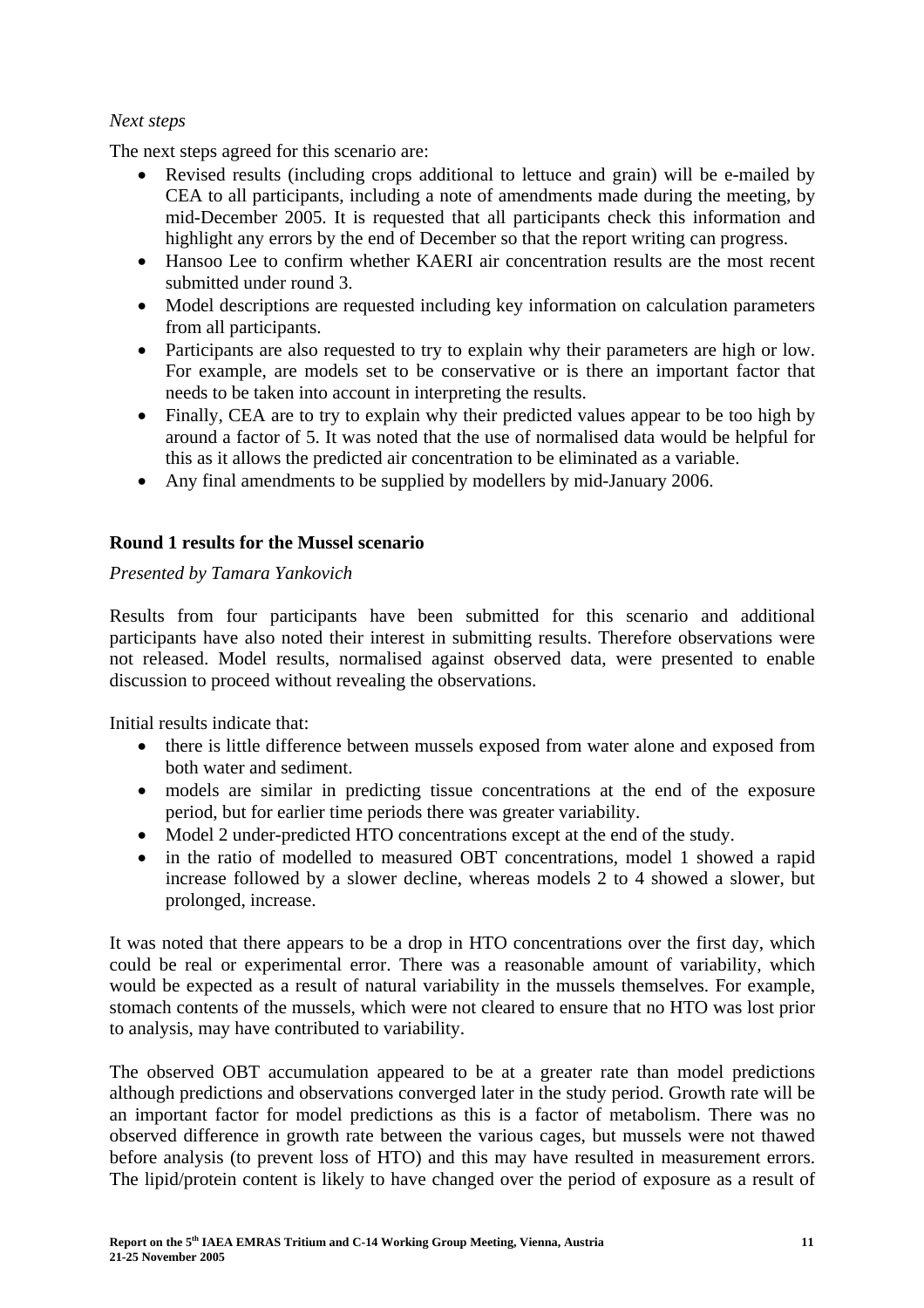reproductive activity, but was not measured. An additional factor that may be of importance for accurate modelling is the change in temperature in the lake during the exposure period, which will affect metabolism and uptake of HTO (and in-growth of OBT). Tamara Yankovich offered to investigate the optimal temperature for this species and will compare with lake temperatures.

A complementary study to that modelled in the present scenario was conducted by AECL over the summer to look at depuration/elimination of HTO and OBT from mussels following uptake over their lifetime. The availability of this data sparked a lot of interest from the WG participants, some of whom are interested in modelling this additional scenario. Tamara Yankovich was therefore tasked with devising an additional scenario on mussel elimination of HTO and OBT on the basis of this additional data. It may also be possible to analyse mussels for C-14, which could be included in the scenario. However, it is thought likely that concentrations would be below the limit of detection. This will be investigated.

### *Next steps*

Tamara Yankovich will distribute additional information, which was originally sent to Francoise Siclet only, to all members of the WG. Tamara will also supply data on the fresh weight of each mussel prior to and following the study. Background information on this mussel species will also be made available. Information will be sent to Dan Galeriu in the first instance, who is requested to identify any omissions prior to the information being made more widely available to the group. This material should be distributed to participants by end of January 2006. Participants are requested to submit any revised/new predictions for analysis by end of March 2006.

Tamara Yankovich will also produce, for the next WG meeting, a second scenario based on the depuration of HTO and OBT from mussels following exposure. Initial interest in participating in this study was given by D. Galeriu, F. Siclet, F. Baumgärtner, M. Saito, Y. Inoue and S. Dizés-Maurel.

# **Round 1 results for the C-14 in Rice scenario**

#### *Presented by Jun Koarashi*

Results for this scenario have been submitted by three participants (NIRS, AECL and IFIN), which formed the basis for discussions. Brief descriptions of the three modelling approaches were provided:

• The NIRS model did not consider dry and wet deposition as C-14 will be mainly in the form of  $CO<sub>2</sub>$ . To simplify the calculation, it was assumed that all discharged C-14 was from one stack (stacks are all located in close proximity) with a release height of 90 m. Plume rise was not considered. However, Phil Davis explained that plume rise is likely to be an important factor for this scenario, particularly for sampling sites that are within 1 km of the discharge. Rice was represented by a dynamic model with three compartments. These comprised an organic compartment for the whole plant minus ear, an organic ear compartment and an inorganic compartment for the whole plant. Two additional environmental compartments were also included for soil and air. The growth curve for the rice was sigmoidal for both the ear and whole plant. It was assumed that the respiration rate is proportional to the increased weight.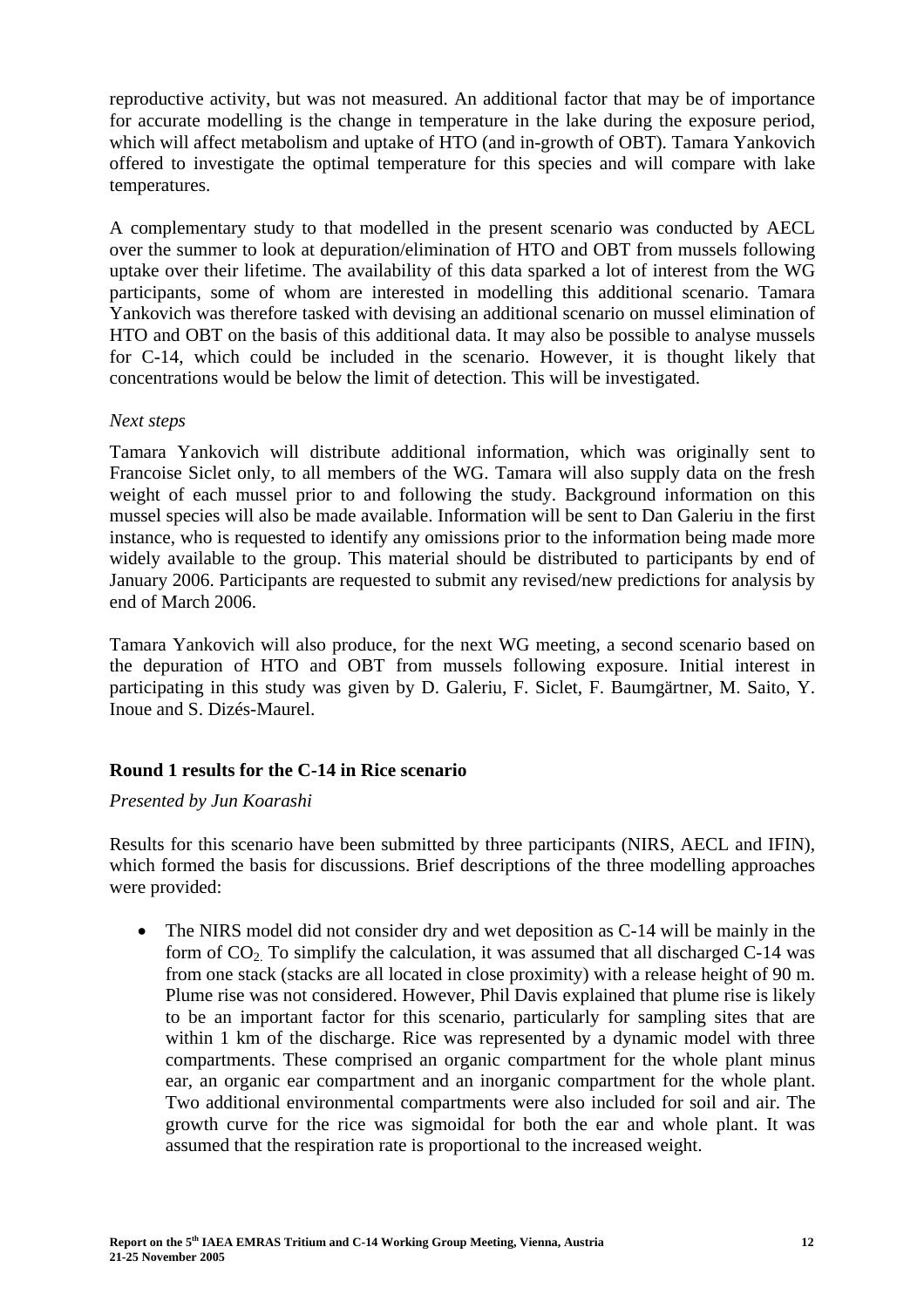- AECL considered three sources for C-14 discharge for the closest receptor (ST-1) and a single source for the more distant receptors. Plume rise and dry deposition were taken into account, but wet deposition was not. Rice concentrations were calculated assuming specific activity equilibrium between plant and air.
- The IFIN model is a rice growth and C-14 transfer model. The model considers the influence of air C-14 on three development stages of the rice plant and takes into account temperature and year to year temperature variability on rice growth. Dark respiration is not considered. Dan Galeriu noted that the results for 1996 require revision due to high air and rice concentrations.

Differences in model predictions appear to arise from differences in the timing of high air concentrations. In 1992, air concentrations were highest between 20 and 50 days, but in 1994 highest between 50 and 70 days. Ear accumulation of C-14 is dependant upon the whole plant concentration. In 1992, dark respiration is thought to have reduced concentrations leading to reduced plant and therefore ear C-14 concentrations. However, in 1994, whole plant concentrations were greater due to later peaks in air concentration resulting in a greater ear C-14 concentration. It was also noted that differences may have arisen through overly conservative estimates of air concentrations, including the neglect of plume rise in the NIRS model.

Particular issues raised by participants for further consideration are as follows:

- The respiration rate applied in the NIRS model appeared too rapid compared to the information provided in the scenario.
- The growth rate will be dependant upon the rice species, which has not been made available in this scenario.
- The use of wine samples to derive background concentrations for rice was questioned. The use of this data assumes that wine and rice are similar without the need for correction. Normally in such instances, C-13 would be used to normalise data, but this does not appear to have been done in this case and may be important to account for differences in C3 and C4 plants.
- It may be more useful to analyse the results in terms of the incremental concentration due to the source emissions rather than the total concentration including background.

# *Next steps*

It was agreed that no further revision of the scenario was required. Dan Galeriu is to submit revised results for 1996 predictions in air and rice and IRSN expressed an interest in submitting results. New and/or revised results are to be submitted by the end of April 2006 and participants are also requested to submit model descriptions by this date. Results will be discussed at the next WG meeting where observations will also be released.

# **Additional Presentations**

Two additional presentations were given which are not linked to specific Scenarios, but are of general interest to the WG. These are summarised below.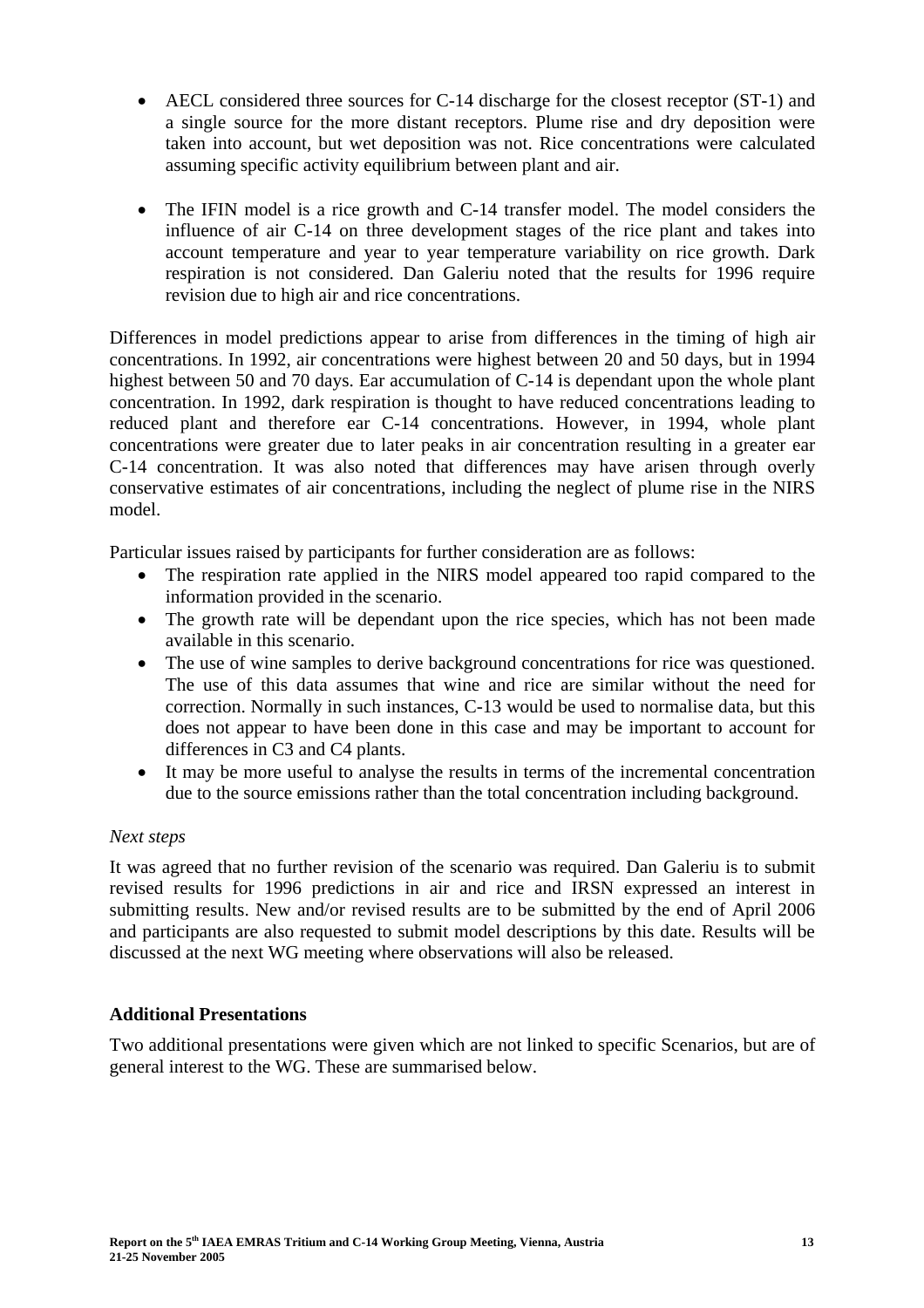# **Nuclear Power in India**

#### *Presented by P.M. Ravi*

At present there are 15 nuclear reactors operational in India in 6 locations. All are small (~220 and 540 MW) and all but two are pressurized heavy water reactors. There is an independent regulatory body to ensure safety at each of these sites.

Tritium is one of the constituents of emissions to the environment and is therefore routinely monitored by environmental survey laboratories. The detection limit is around 15 Bq/l and recorded activities around public areas are normally below the limit of detection. Environmental modelling and monitoring methods are used to estimate public dose using ingestion and inhalation pathways, with measurement data for ingestion pathways being used whenever available. Public doses are always below regulatory limits.

Experimental studies on air-plant and plant-animal transfer of tritium are in progress based on chronic routine releases. OBT estimation in plants (e.g. banana, mango) and animals (fish) is also progressing, as is work to identify the main parameters that influence ecological tritium distribution.

### **Plant OBT/air HTO ratios at LLNL**

#### *Presented by Ring Peterson*

Results of OBT concentrations in foliage from six plants (herbaceous vegetation and shrubs) sampled in December 2004 at locations close to H-3 monitoring stations at LLNL were presented for discussion.

The OBT concentrations are higher than observed annual mean HTO air moisture concentrations. This is an unexpected result and a number of explanations were put forward:

- Air concentrations may be higher during the day when OBT is being formed.
- Catabolism of bound tritium from years of higher air concentrations.
- The soil water accessed by the plants may have concentrations representative of previous years when concentrations were higher.
- Measurement uncertainty may account for the differences seen.
- Inconsistencies in the wind direction used in the models may help explain the results by underestimating HTO concentrations at the point of sampling.

These explanations were all discounted for one reason or another. A number of suggestions for additional measurements were put forward to help explain the results:

- Repeat sampling should be conducted. If the concentrations are the result of high soil water concentrations, then leaf concentrations would be expected to remain high; but if air HTO is responsible, the plant OBT results should be more variable.
- Carry out air sampling at the locations at which leaves were collected;
- Analyse the total free water tritium (TFWT) of the same plants to determine if they are higher than air moisture concentrations;
- Analyse soil water to determine if concentrations are higher at depth; and,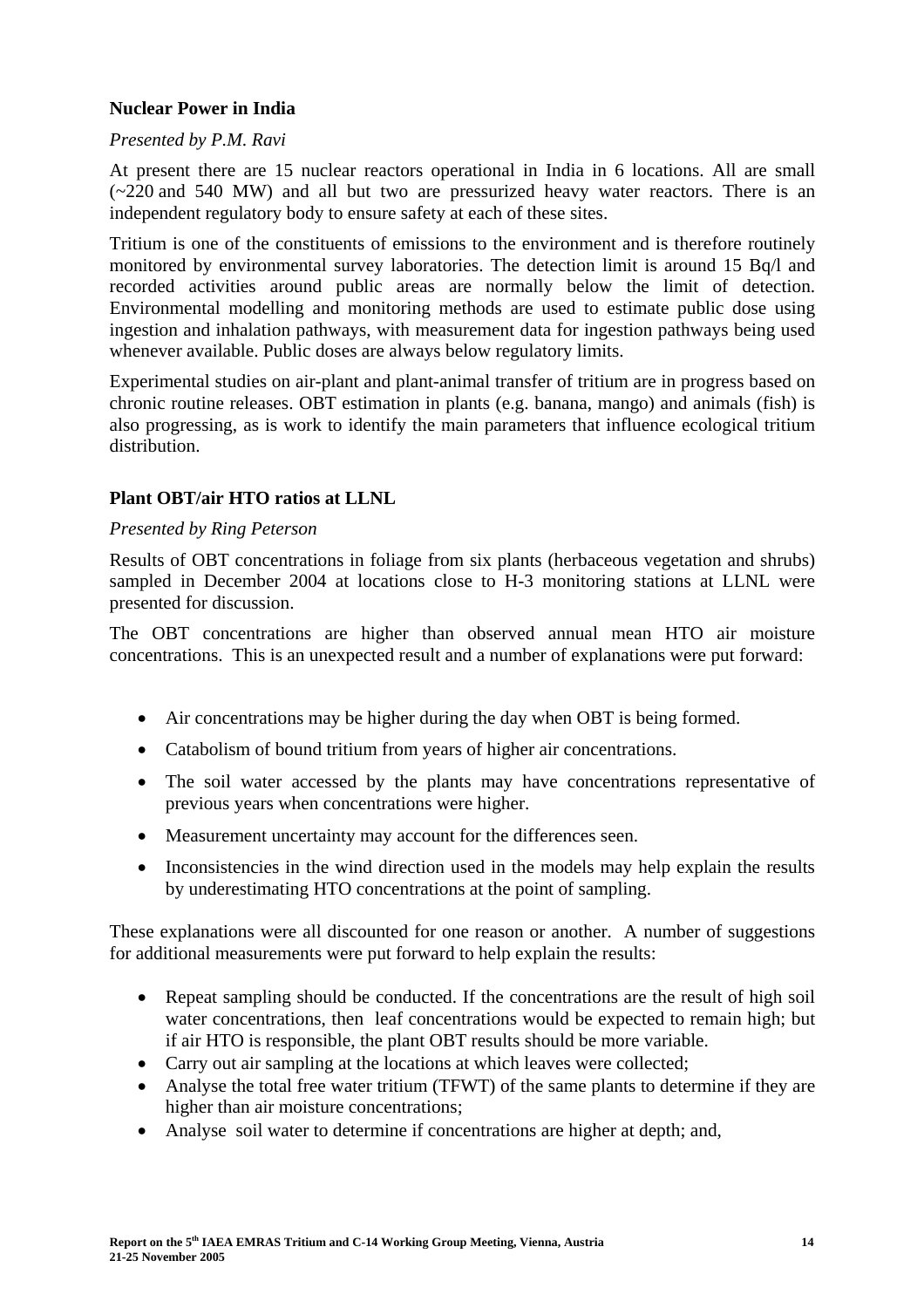• Carry out further sampling and analysis of plants including root tissue for TFWT and OBT.

Additional ideas to explain the anomaly are invited.

### **Nature and definition of OBT**

#### *Presented by Phil Davis and Franz Baumgärtner*

The most recent draft of a definition for OBT was circulated for review at the beginning of the meeting. Franz Baumgärtner and Phil Davis presented the results of recent experimental work into the existence of buried tritium. Franz's data suggest that buried tritium makes up a significant fraction of what is traditionally considered to be non-exchangeable OBT. However, Phil's data indicate that the fraction of buried tritium is at most 5-10%. It was decided that the question must remain open pending new experimental results.

The definition of OBT was reviewed in the light of the experimental results. Franz Baumgärtner provided suggested written amendments to the draft definition, which were discussed and modified by the WG as a whole.

#### *Next steps*

A revised definition will be circulated to the WG by the end of February. Comments are requested to be returned by the end of April.

### **Consideration of Additional Scenarios**

#### **Large animal scenarios**

#### *Presented by Dan Galeriu*

Dan Galeriu presented the case for the inclusion of an additional scenario on H-3 and/or C-14 uptake into large farm animals such as chickens, sheep and cows. It was proposed that blind and/or benchmark tests could be conducted. The availability of data was discussed and a number of options were put forward.

Particular interest was shown by IRSN, EdF and IFIN in a potential scenario on H-3 transfer from food to pig meat. The available data are for pigs fed with OBT-contaminated food for 80 days. Food composition and activity concentrations are known. The output would be tritium concentrations in urine during the period of exposure plus final tissue concentrations.

There was much discussion on whether the scenario should be a benchmark or blind test. It was concluded that the scenario will include some endpoints with data and some without, so that it will be part model validation and part benchmarking.

The WG continues to encourage large animal experiments to provide additional data to assess the transfer of tritium and C-14 from contaminated food to animals.

#### *Next steps*

Dan Galeriu will provide a scenario description for distribution to members of the WG by the end of January. Interested participants should submit model results by the end of April 2006.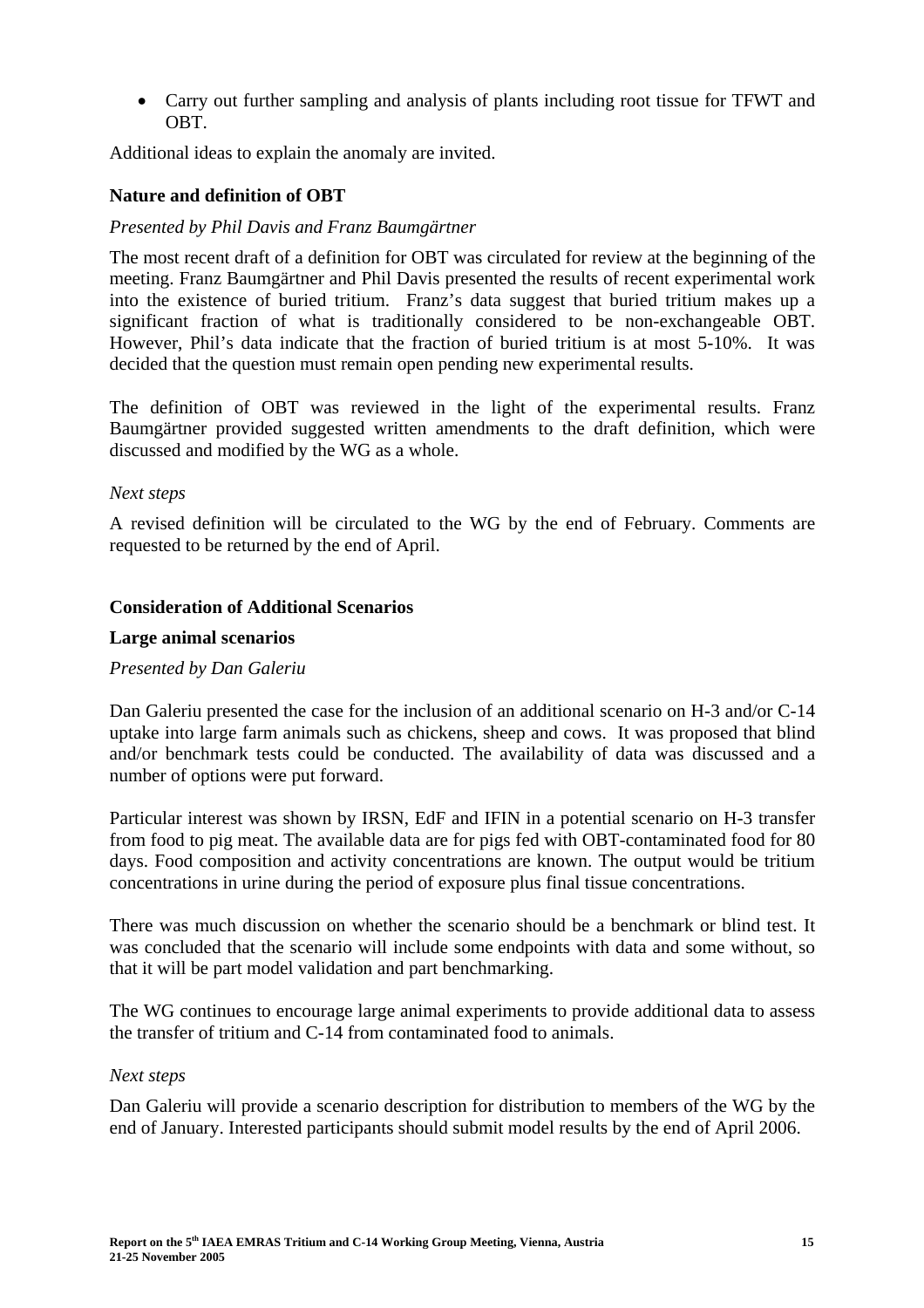# **C-14 in Plants**

#### *Presented by Ian Barraclough*

During the previous WG meeting in Cardiff, considerable interest had been shown by participants in pursuing a C-14 plant scenario. Data are available from laboratory studies conducted for a PhD thesis at Imperial College, UK, involving controlled releases and uptake of C-14 into western vegetables. In the absence of a volunteer with the necessary resources to act as Scenario Leader, efforts had been made to find funding to support a Scenario Leader, but with little success.

BARC, IRSN, EdF and IFIN were all still interested in this scenario. Anca Melintescu volunteered to be scenario leader to ensure this moved forward and was therefore provided with a copy of the experimental data on which a scenario could be developed. It was noted that the author of the experimental data is happy to be contacted should any clarification be required.

#### *Next steps*

Anca Melintescu will develop a scenario description to be circulated to participants by the end of February. Interested participants are requested to provide results and model descriptions by the end of April for discussion at the next WG meeting.

### **Tritium and C-14 parameter values for TRS-364**

#### *Presented by Phil Davis*

During the initial plenary session, the TRS-364 WG requested assistance from the tritium and C-14 working group to provide parameter values for HT/HTO/OBT and C-14 transfer to plants and animals under both dynamic and equilibrium conditions, for inclusion in the revised TRS-364. The particular focus is on data for relatively simple models. Dan Galeriu volunteered to take the lead on this, although all members of the WG are requested to submit data they think may be appropriate. The parameters should cover the following conditions:

- The species of interest are HT, HTO, OBT and C-14, although HT is not a priority. C-14 can be assumed to be in the form of  ${}^{14}CO_2$ .
- The focus is on specific activity parameters but the more traditional transfer parameters should also be included.
- Parameter values are required for both equilibrium and dynamic conditions. The difficulties in applying specific activity concepts to dynamic conditions should be made clear.
- Parameters are required for models that address releases to air, surface water and groundwater. The groundwater source is actually a soil water source, and there is no requirement to model the movement of tritium through the soil profile.
- Parameters are required for both terrestrial and freshwater ecosystems.
- If possible, values for specific plant and animal species should be provided, but plants and animals can be grouped into broader categories if necessary.
- If possible, distributions for the various parameters should be supplied as well as best estimates. Arithmetic means should be used for parameter values that range over less than a factor of 10; geometric means should be used otherwise.
- All parameter values should be screened for relevance and quality but there are no existing protocols for doing that.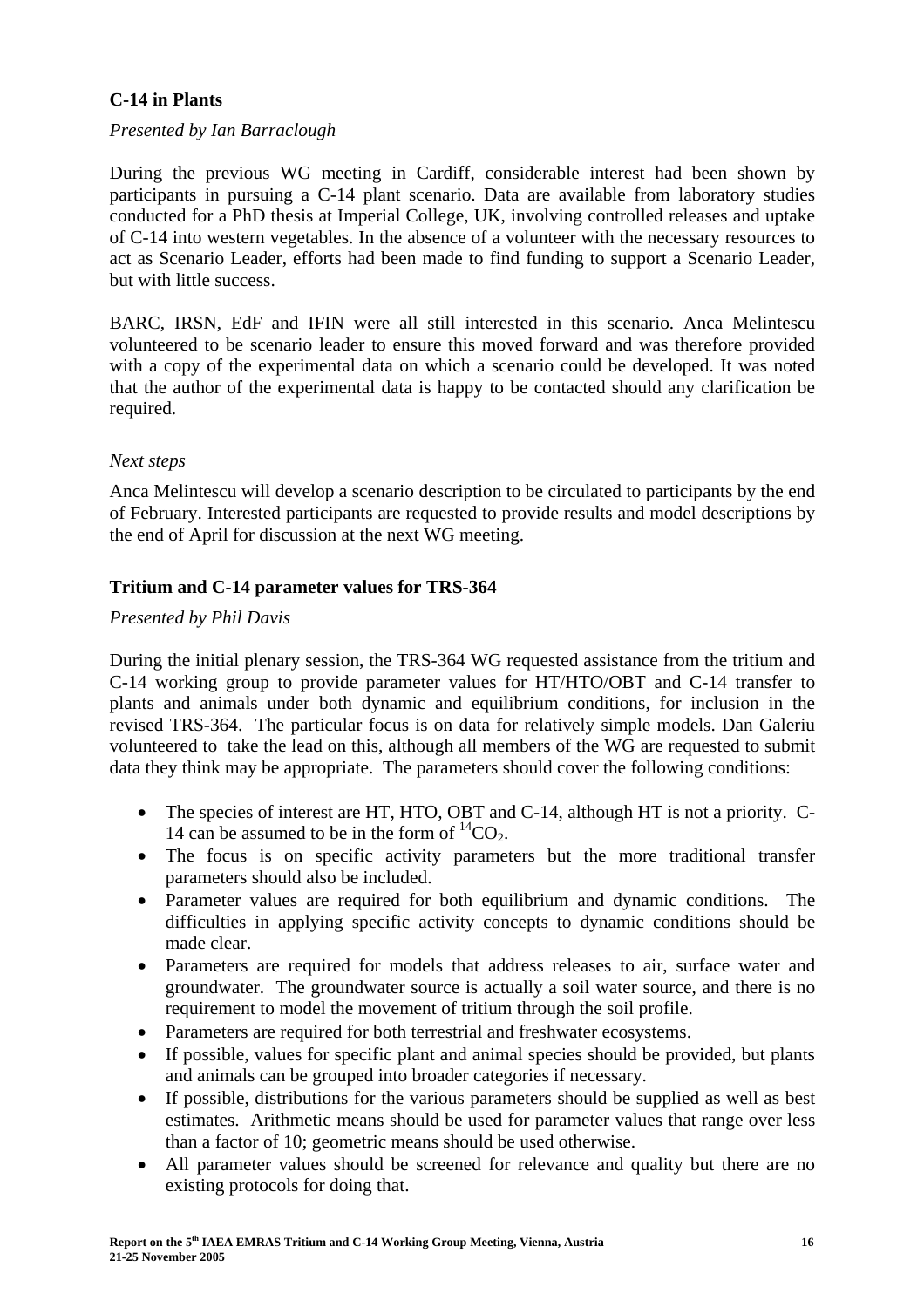The inclusion of irrigation was questioned and Phil Davis confirmed that irrigation should be considered for an aquatic source.

#### *Next steps*

Before parameter values can be defined, it is necessary to have a conceptual model in mind. Dan Galeriu will provide a brief written document that includes a description of the available models and the models recommended as the basis for defining parameter values. This will be circulated amongst the TRS-364 WG to ensure that the approach is suitable for their needs. The deadline for the production of this document is end of January 2006. A more detailed report documenting the models and parameter values will be produced for the beginning of May 2006. This report should make clear the limits of applicability of the models and should provide a detailed discussion of the processes that affect the environmental transport of tritium.

| Item                                            | <b>Status for next Working Group meeting</b>                                                                                                                         | Person                            |
|-------------------------------------------------|----------------------------------------------------------------------------------------------------------------------------------------------------------------------|-----------------------------------|
| Perch Lake H-3 scenario                         | Final report to be completed and published on website                                                                                                                | P Davis                           |
| Pickering H-3 scenario                          | Final report to be produced and circulated to participants for<br>comment                                                                                            | P Davis                           |
| Soy bean H-3 scenario                           | Final report to be completed and published on website                                                                                                                | H Lee                             |
| Pine tree H-3 scenario                          | Groundwater results to be submitted for analysis and discussion                                                                                                      | Y Inoue & modellers               |
| Hypothetical H-3 short<br>term release scenario | Confirmation of results required from modellers and draft report<br>to be written.                                                                                   | P Guetat, L Patryl &<br>modellers |
| Mussel H-3 scenario                             | Additional scenario information (including additional depuration<br>scenario) to be provided and second round results to be<br>submitted for analysis and discussion | T Yankovich &<br>modellers        |
| Rice C-14 scenario                              | Final results to be submitted for analysis and discussion                                                                                                            | J Koarashi & modellers            |
| Animal H-3 scenario                             | Draft scenario to be prepared and first round results submitted                                                                                                      | D Galeriu & modellers             |
| Plant chamber C-14<br>scenario                  | Draft scenario to be prepared and first round results submitted                                                                                                      | A Melintescu &<br>modellers       |
| Definition of OBT                               | Amended definition to be circulated to participants for comment                                                                                                      | P Davis                           |
| TRS-364                                         | Brief description of available models and approach to be drafted;<br>more detailed description of recommended models and<br>parameter values to be drafted.          | D Galeriu                         |

### **Status of Work Programme**

# **Additional Points**

The EMRAS Steering Committee confirmed that publication of results from working groups in the open literature is strongly encouraged. Scenario leaders are therefore encouraged to consider whether particular scenarios are suitable for publication.

Model descriptions are required for all scenarios for which results are submitted. Where these are not made available, the model results cannot be included in scenario. Participants are therefore encouraged to submit descriptions.

Finally, the draft Technical Report from this scenario is to be completed by spring 2007. This will enable review and corrections to take place prior to the final EMRAS plenary session in the fall of 2007. The Technical Report will cover all scenarios considered by the WG.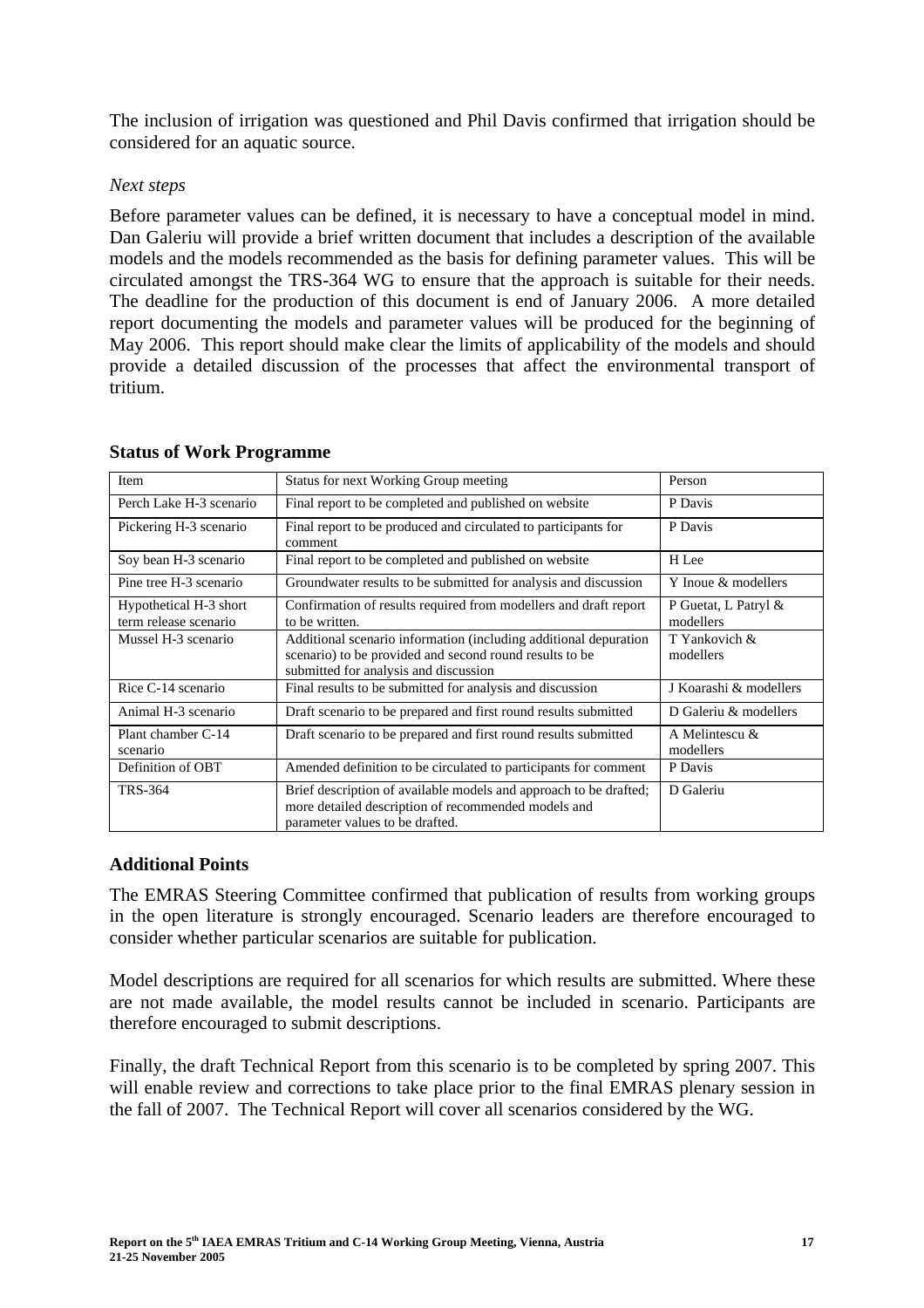#### **Next Meeting**

The next meeting is scheduled for Paris, on 7-9 June 2006, and will be hosted by Francoise Siclet (EdF).

#### **Further Information**

Information on the activities within EMRAS generally and on the Tritium and C-14 WG in particular (including the scenarios being used for model testing), can be obtained from the following people, respectively:

Mr. M. Balonov (Scientific Secretary) Head, Radioactive Discharges Unit Waste Safety Section (Room B0713) Division of Radiation, Transport & Waste Safety International Atomic Energy Agency (IAEA) Wagramer Strasse 5 PO Box 100 1400 Vienna Austria Tel: +43 (1) 2600-22854 Fax: +43 (1) 26007 Email: M.Balonov@iaea.org

Mr. P. Davis (Working Group Leader) Senior Scientist Environmental Research Branch, Station 51A Atomic Energy of Canada Limited (AECL) Chalk River Laboratories K0J 1J0 Chalk River, Ontario Canada Tel: +1 (613) 584-3311 x3294 Fax: +1 (613) 584-1221 Email: davisp@aecl.ca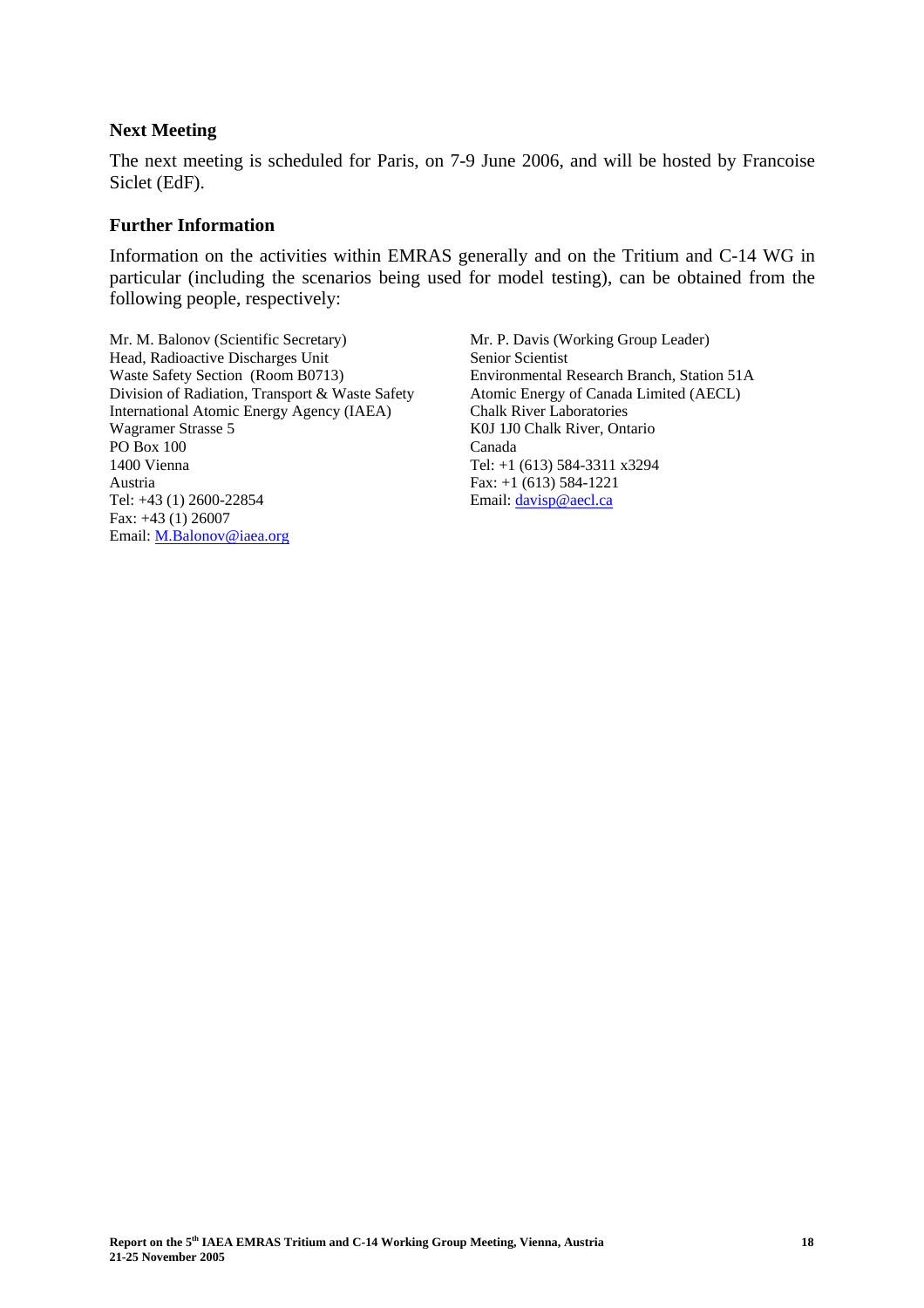| Date due            | <b>Activity</b>                                                                                                    | <b>Persons Responsible</b>                |
|---------------------|--------------------------------------------------------------------------------------------------------------------|-------------------------------------------|
| December 2006       | Soybean H-3 Scenario: model descriptions and uncertainty data to be<br>checked for accuracy                        | Relevant modellers                        |
|                     | Pine tree H-3 Scenario: full model descriptions to be provided                                                     | Relevant modellers                        |
|                     | Pine tree H-3 Scenario: graphs from current model comparison to be<br>distributed for comment                      | Yoshi Inoue                               |
|                     | Hypothetical H-3 Scenario: model results for food products to be<br>distributed                                    | Luc Patryl                                |
|                     | Hypothetical H-3 Scenario: confirmation of accuracy in reporting<br>model results                                  | Relevant modellers                        |
| <b>January 2006</b> | Pickering H-3 Scenario: parameter value data to be supplied and<br>accuracy of model descriptions to be confirmed. | Relevant modellers                        |
|                     | Pickering H-3 Scenario: revised model results to be submitted                                                      | Franz Baumgartner                         |
|                     | Soybean H-3 Scenario: final draft to be circulated for comment                                                     | Hansoo Lee                                |
|                     | Hypothetical H-3 Scenario: model descriptions and final amendments<br>to model results to be submitted             | Relevant modellers                        |
|                     | Mussel H-3 Scenario: distribution of additional mussel information<br>(incl. fresh weights)                        | Tamara Yankovich                          |
|                     | Animal HTO Scenario: Draft Scenario description to be circulated                                                   | Dan Galeriu                               |
|                     | TRS-364: draft description of models and approach to be circulated<br>to TRS-364 WG                                | Dan Galeriu                               |
| February 2006       | Pickering H-3 Scenario: Final draft report to be circulated for final<br>comment                                   | Phil Davis                                |
|                     | Pine Tree H-3 Scenario: round 2 groundwater results to be submitted                                                | Relevant modellers                        |
|                     | C-14 Temperate Plant Scenario: Draft Scenario description to be<br>circulated                                      | Anca Melintescu                           |
|                     | OBT Definition: Revised definition to be circulated for comment                                                    | Phil Davis                                |
| <b>March 2006</b>   | Soybean H-3 Scenario: final comments to be returned to scenario<br>leader                                          | All working group members                 |
|                     | Mussel H-3 Scenario: revised/new results to be submitted for uptake<br>phase                                       | Relevant modellers                        |
| <b>April 2006</b>   | Pickering H-3 Scenario: Final comments to be returned for inclusion<br>and publication of final report             | All working group members &<br>Phil Davis |
|                     | Mussel H-3 depuration scenario: Draft Scenario description to be<br>circulated                                     | Tamara Yankovich                          |
|                     | Rice C-14 Scenario: revised/new results to be submitted (incl model<br>descriptions)                               | Dan Galeriu & relevant<br>modellers       |
|                     | Animal HTO Scenario: first round model results and model<br>descriptions to be submitted                           | Relevant modellers                        |
|                     | C-14 Temperate Plant Scenario: first round model results and model<br>descriptions to be submitted                 | Relevant modellers                        |
|                     | TRS-364: Parameter values to be passed to Dan Galeriu                                                              | All WG members                            |
| <b>May 2006</b>     | TRS-364: Draft document describing transfer processes for tritium                                                  | Dan Galeriu                               |
|                     | and C-14, the conceptual model and available parameter values to be<br>circulated to the TRS-364 WG                |                                           |
| <b>June 2006</b>    | Next WG meeting                                                                                                    | All WG members                            |

# **ANNEX A: Summary of Actions**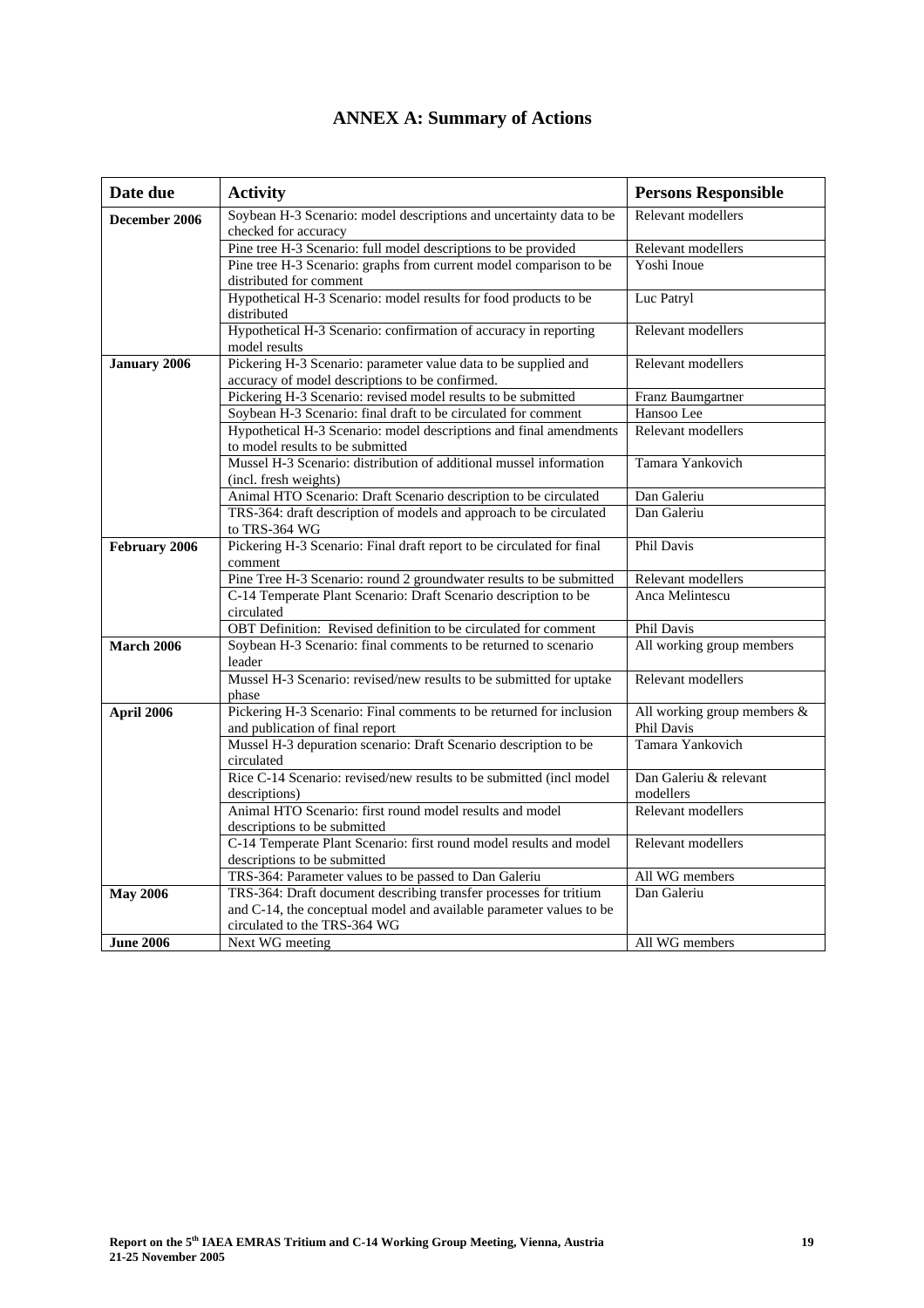### **ANNEX B: Summary of Scenario Descriptions**

#### **Perch Lake Scenario**

The scenario is based on data collected in Perch Lake, a shallow freshwater lake located within the borders of AECL's Chalk River Laboratories in northeastern Ontario. The lake contains elevated levels of tritium due to long-term discharge from nearby waste management areas. Tritium concentrations were measured in samples of air, lake water, sediments, aquatic plants (algae, bladderworts, hornworts and cattails) and animals (clams, bullheads and pike) collected in summer and autumn 2003.

Given the measured HTO concentrations in water, sediments and air, participants in the scenario were asked to calculate:

- (i) HTO and non-exchangeable OBT concentrations in nearshore cattails and worts and offshore algae for the summer period. For cattails, concentrations were requested for both the above water and below water parts of the plant.
- (ii) HTO and non-exchangeable OBT concentrations in clams, bullheads and pike for each of the sampling periods. For bullheads and pike, concentrations were requested in head, flesh and internal organs (liver, gonads, stomach and intestines).
- (iii) Non-exchangeable OBT concentrations in near shore sediments for the summer period.
- (iv) 95% confidence intervals on all predictions.

#### **Pickering Scenario**

Small amounts of tritium are released continuously from the CANDU reactors that make up Pickering Nuclear Generating Station (PNGS) on the north shore of Lake Ontario. The releases have been going on for many years and concentrations in various parts of the environment are likely to be in equilibrium. A large number of environmental and biological samples were collected in July and September 2002 from four sites in the vicinity of the station. HTO concentrations were measured in air, precipitation, soil, drinking water, plants (including the crops that make up the diet of the local farm animals) and animal products. OBT concentrations were measured in the plant and animal samples.

Modellers were provided with site locations, meteorological data (including air temperatures and rainfall), animal diets, and HTO concentrations in air, precipitation and drinking water. From this information, modellers were asked to estimate:

- (i) HTO (as Bq  $1^{-1}$ ) and non-exchangeable OBT (as Bq  $1^{-1}$  in combustion water) concentrations in plants and animal products.
- (ii) HTO  $(Bq 1<sup>-1</sup>)$  concentrations in the top 5-cm soil layer for each site.
- (iii) 95% confidence intervals on all predictions.

# **Soybean Scenario**

The soybean scenario is based on experimental data collected at the Korean Atomic Energy Research Institute (KAERI). Commercially available soybean was sown in May 2001 in 6 plastic pots (41cm x 33cm x 23cm high). Tritium exposure was carried out six times at different growth stages: July 2, July 13, July 30, August 9, August 24 and September 17. The pots were introduced into a glove box for the tritium exposure and the experiments were conducted under natural solar conditions, which resulted in high temperatures within the glove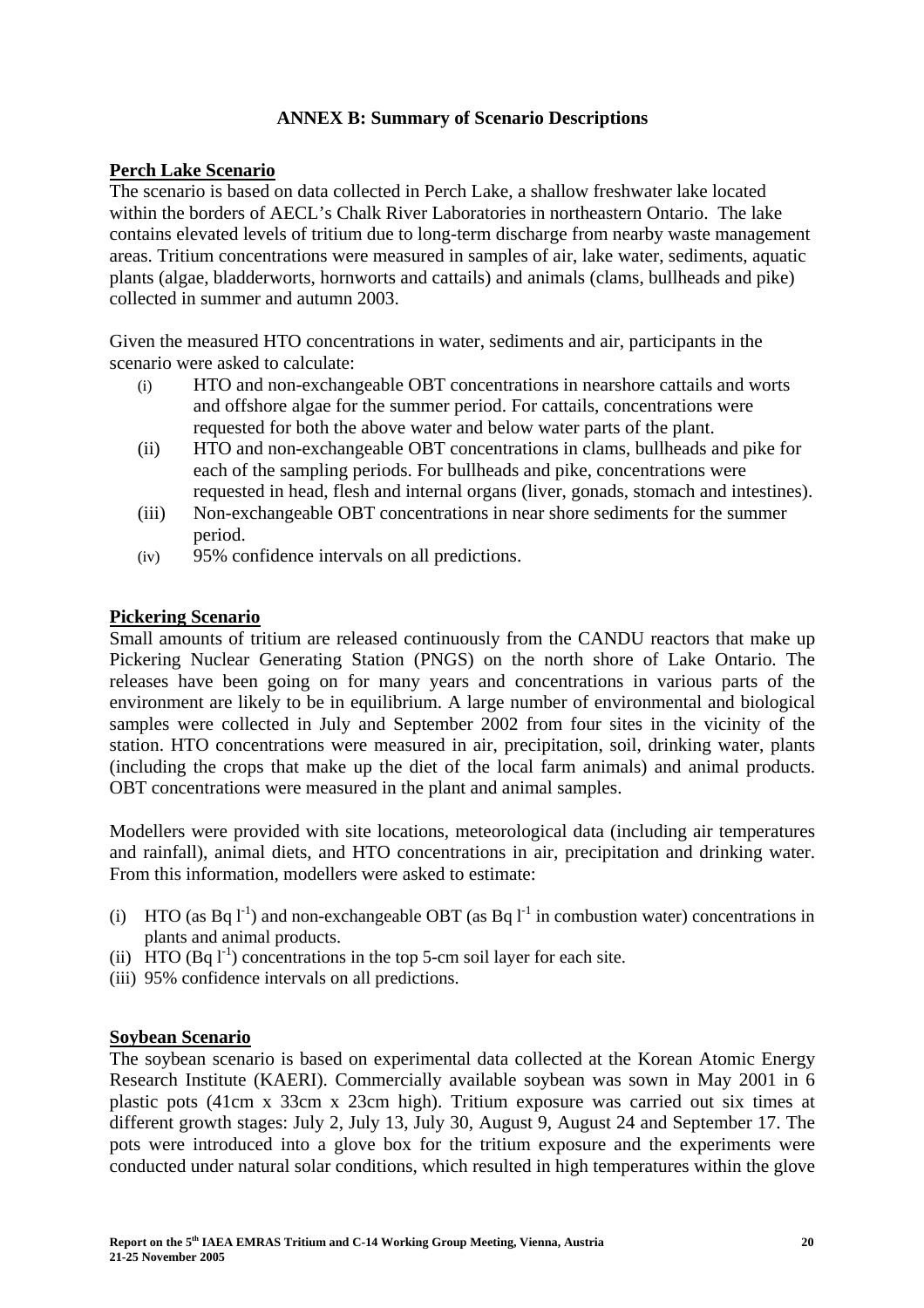box. The surface of the soil was covered with vinyl paper so that uptake was only through the foliage. After exposure, the pots were placed in an open field among other soybean plants.

Modellers were asked to predict:

- (i) HTO concentrations in the free water of the plant body and pods in the SB1 and SB4 experiments at the times the plants were sampled;
- (ii) the non-exchangeable OBT concentrations in the plant body and pods at harvest for each of the six experiments SB1 to SB6; and
- (iii) the 95% confidence intervals on all predictions.

Information on biomass growth rates, HTO concentrations in air, background concentrations and meteorological conditions were provided to modellers.

### **Pine Tree Scenario**

Since 1981, NIRS has conducted a monthly monitoring programme (including measurements of HTO concentrations in air, rain, groundwater, pine needles and tree rings) in the vicinity of nuclear sites in Tokaimura, Japan, where a few sources have released HTO vapour into the atmosphere continuously for many years.

A description of the area, meteorological data and HTO discharge from 4 sources were provided to modellers who were requested to calculate the following end points:

- 1. Monthly tritium concentrations in air moisture, precipitation, tissue free water (TFWT) and non-exchangeable OBT (nOBT) in pine tree needles from 1982 to 1986 at P3;
- 2. Yearly tritium concentrations in air moisture, precipitation and nOBT in pine tree trunk year-rings, and TFWT and nOBT in needles of pine trees separately collected from the tree at MS-2. All predictions are to be for the period from 1984 to 1987 at MS-2;
- 3. Monthly tritium concentrations in groundwater at the well G4 from 1984 to 1987; and,
- 4. 95% confidence intervals on each prediction.

# **Hypothetical Scenario**

The aim of this study is to analyse the consequences of an acute atmospheric release of tritium, by considering various pathways in terms of activity in biosphere compartments and food products, as well as the contribution of the various forms of tritium (HT, HTO and OBT) to total exposure. The objective is to provide information that would be useful to decision makers in managing an accident involving a short-term tritium release to the atmosphere. The basic assumption is that 10 g of tritium is released over a period of 1 hr and the calculation period is 1 year. Three cases are considered, based on meteorological conditions.

|                             | Case 1         | Case 2      | Case 3   |
|-----------------------------|----------------|-------------|----------|
| <b>Timing of release</b>    | day            | day         | midnight |
| Wind speed $(m s-1)$        | $\overline{2}$ |             | 2        |
| Direction $(^{\circ}N)$     | $45 + 25$      | $45 \pm 10$ | $45 + 3$ |
|                             |                |             |          |
| <b>Diffusion conditions</b> | unstable       | neutral     | stable   |
| Weather                     | fine           | cloudy      | clear    |
| <b>Pasquill category</b>    | A              |             | F        |
| Solar radiation $(W m-2)$   | 700            | 300         | 0        |
| Temperature $(^{\circ}C)$   | 20             | 20          | 10       |
| Rain                        |                | 15mm        |          |
| Relative humidity $(\% )$   | 70             | 90          | 95       |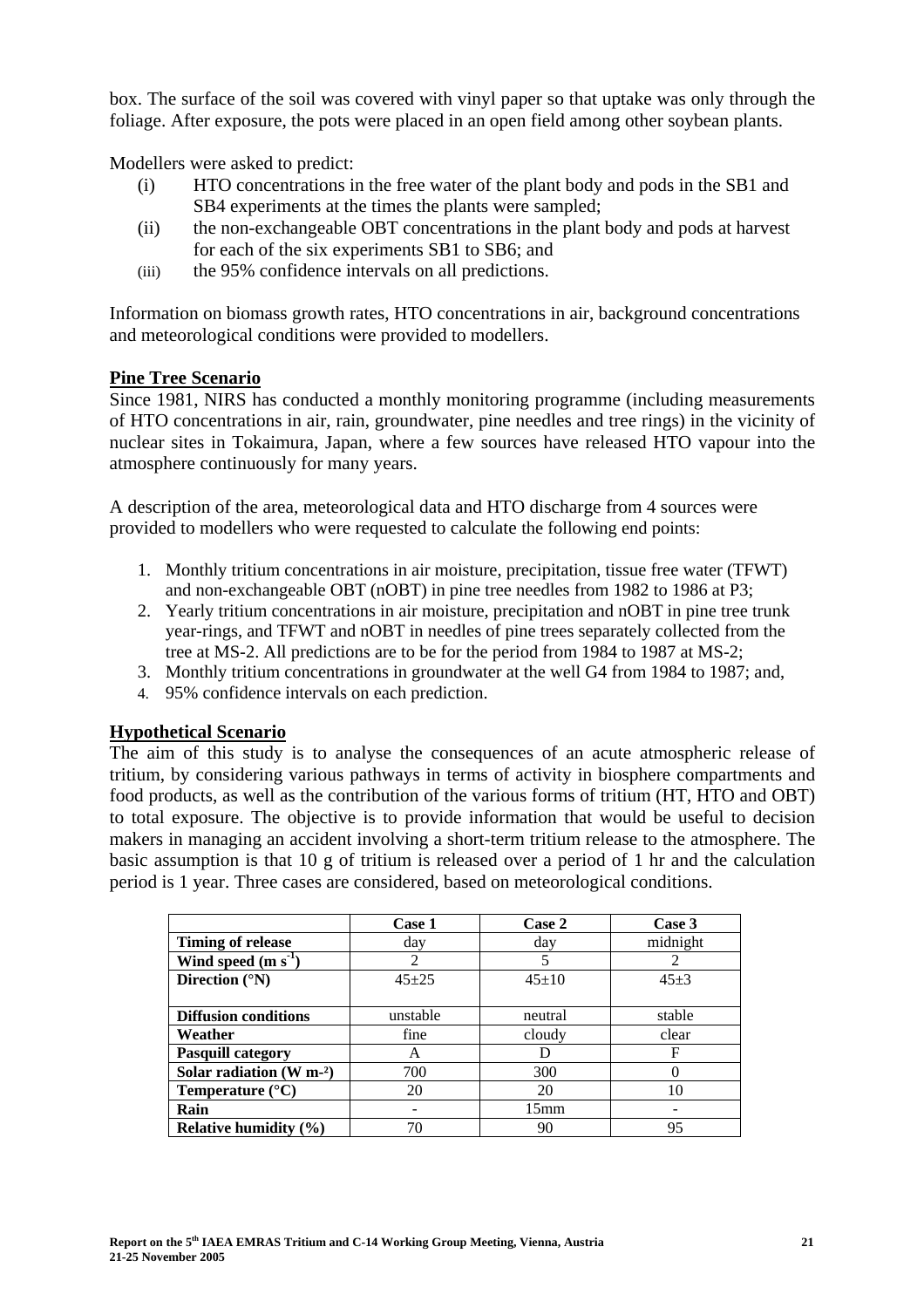#### **Mussel Scenario**

Perch Lake is small shallow  $(\sim 2-3.5 \text{ m})$  water body that receives tritium inputs from upstream waste management facilities. The scenario considers the dynamic uptake of tritium by adult freshwater mussels (approximately 15 years of age) that were transplanted in cages from a tritium-free environment into the lake. Sixty-four mussels were transplanted into each of 4 mesh cages. The mussels in cages 1 and 2 were exposed to water only whereasthose in cages 3 and 4 were exposed to both water and sediments.

Modellers were given information on the mussels and on tritium concentrations in water and sediments, and asked to predict the time-dependent HTO and OBT concentrations in the mussels in each set of cages, together with the 95% confidence intervals on all predictions.

### **Rice Scenario**

C-14 has been released from three discharge points at Tokamurai over several decades. Weekly monitoring data are available from October 1991. Discharges have decreased considerably over that period, from about 800 GBq in 1991 to near zero in 2000. Corresponding samples of C-14 in rice are available. Data obtained in 1991 indicate that any effect from earlier discharges was negligible in the plants. Analysis of wines undertaken through the 1990s can be used to establish general background C-14 levels.

From information on tritium release rates and meteorological conditions, modellers were requested to:

- (i) Calculate monthly mean C-14 concentrations in air at two locations for 1992 to 1997;
- (ii) Calculate C-14 concentrations in rice grain at harvest for 1992 to 2001; and,
- (iii) Express 95% confidence intervals on all estimates.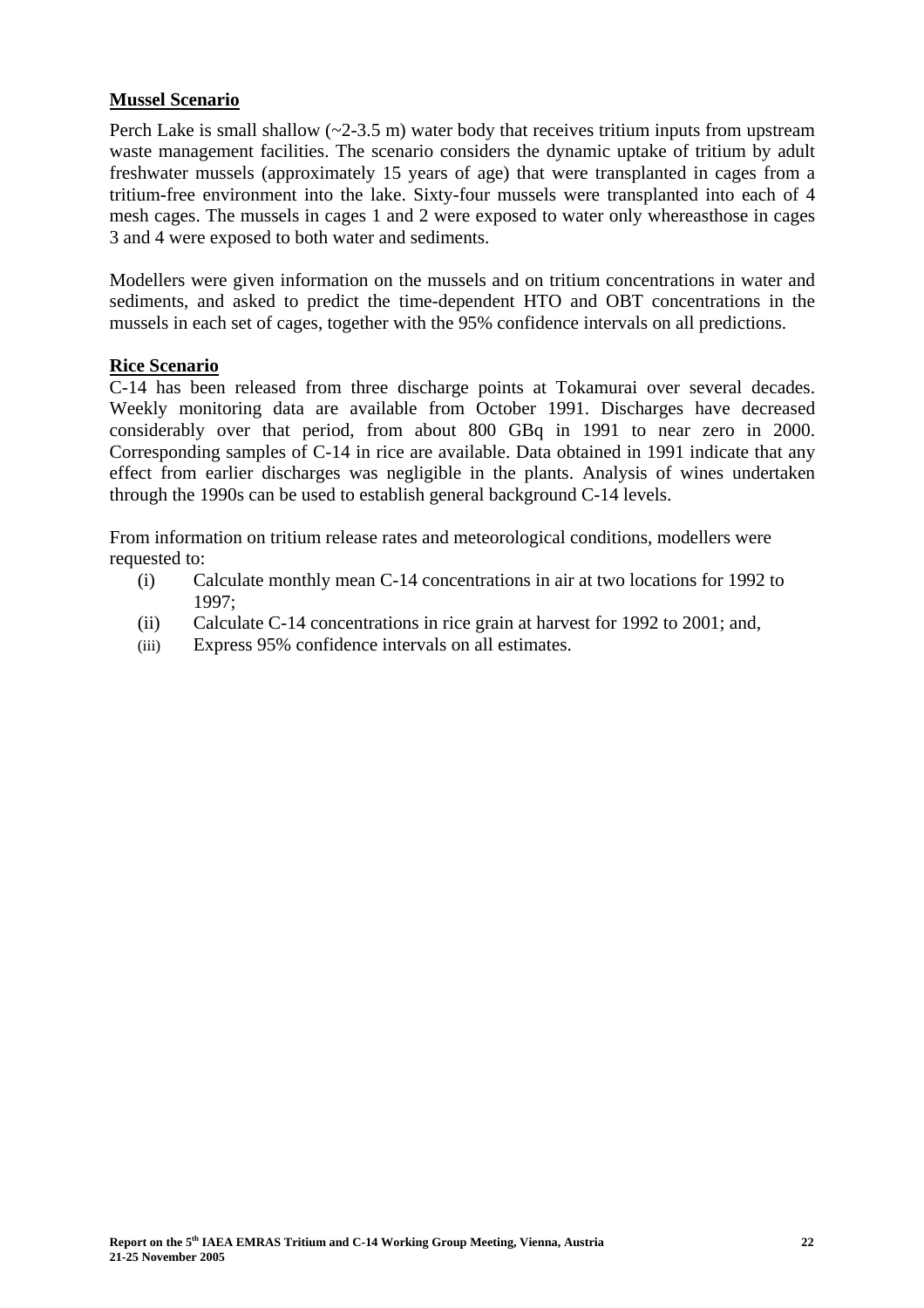# **ANNEX C: List of Participants**

| Mr. M. Balonov<br>(Scientific Secretary)<br>Head, Radioactive Discharges Unit<br>Waste Safety Section (Room B0713)<br>Division of Radiation, Transport & Waste Safety<br><b>International Atomic Energy Agency (IAEA)</b><br>Wagramer Strasse 5<br><b>PO Box 100</b><br>1400 Vienna<br>Austria<br>Tel: +43 (1) 2600-22854<br>Fax: $+43$ (1) 26007<br>Email: M.Balonov@iaea.org | Mr. P. Davis<br>(Working Group Leader)<br>Senior Scientist<br>Environmental Technologies Branch, Station 51A<br>Atomic Energy of Canada Limited (AECL)<br><b>Chalk River Laboratories</b><br>K0J 1J0 Chalk River, Ontario<br>Canada<br>Tel: $+1$ (613) 584-8811 x3294<br>Fax: $+1$ (613) 584-1221<br>Email: davisp@aecl.ca |
|--------------------------------------------------------------------------------------------------------------------------------------------------------------------------------------------------------------------------------------------------------------------------------------------------------------------------------------------------------------------------------|----------------------------------------------------------------------------------------------------------------------------------------------------------------------------------------------------------------------------------------------------------------------------------------------------------------------------|
| Mr. I. Barraclough<br><b>Enviros Consulting Limited</b><br>61 The Shore<br>Leith<br>Edinburgh, Scotland EH6 6RA<br><b>United Kingdom</b><br>Tel: +44 (131) 555-9500<br>Fax: +44 (131) 555-9515<br>Email: ian.barraclough@enviros.com                                                                                                                                           | Mr. F. Baumgärtner<br><b>Director Emeritus</b><br>Institute für Radiochemie<br>Technische Universität München<br>Grosostrasse 10d<br>D-82166 Gräfelfing<br>Germany<br>Tel: +49 (89) 851-347<br>Fax: +49 (89) 854-4487<br>Email: bgt@rad.chemie.tu-muenchen.de /<br>bgtbgt@web.de                                           |
| Mr. S. Conney<br>Food Standards Agency (FSA)<br><b>Aviation House</b><br>125 Kingsway<br>London WC2B 6NH<br><b>United Kingdom</b><br>Tel: +44 (20) 7276-8000<br>Fax: +44 (20) 7276-8771<br>Email: stuart.conney@foodstandards.gsi.gov.uk                                                                                                                                       | Mr. C. Dovlete<br><b>Private Consultant</b><br>4 Quaio Antoine 1er<br>06360 Eze sur Mer<br>France<br>Tel: +33 (4) 9301-5899<br>Fax: $+33$ (4) 2248-0808<br>Email: cdovlete@yahoo.fr                                                                                                                                        |
| Mr. D. Galeriu<br>Senior Researcher, Life & Environmental Physics<br>Institute of Atomic Physics & Nuclear Engineering<br>"Horia Hulubei"<br>IFIN-HH, Section 5<br>407 Atomistilor Street<br>P.O. Box MG-6<br>077125 Bucharest-Magurele<br>Romania<br>Tel: +40 (21) 404-2359<br>Fax: $+40(21)$ 457-4440<br>Email: galdan@ifin.nipne.ro / dangaler@yahoo.com                    | Mr. P. Guétat<br>Deputy Head of Department, Department DTMN<br>CEA - Centre de Valduc<br>21120 Is sur Tille<br>France<br>$+33(3)8023-4280$<br>$+33(3)8023-4481$<br>Email: philippe.guetat@cea.fr                                                                                                                           |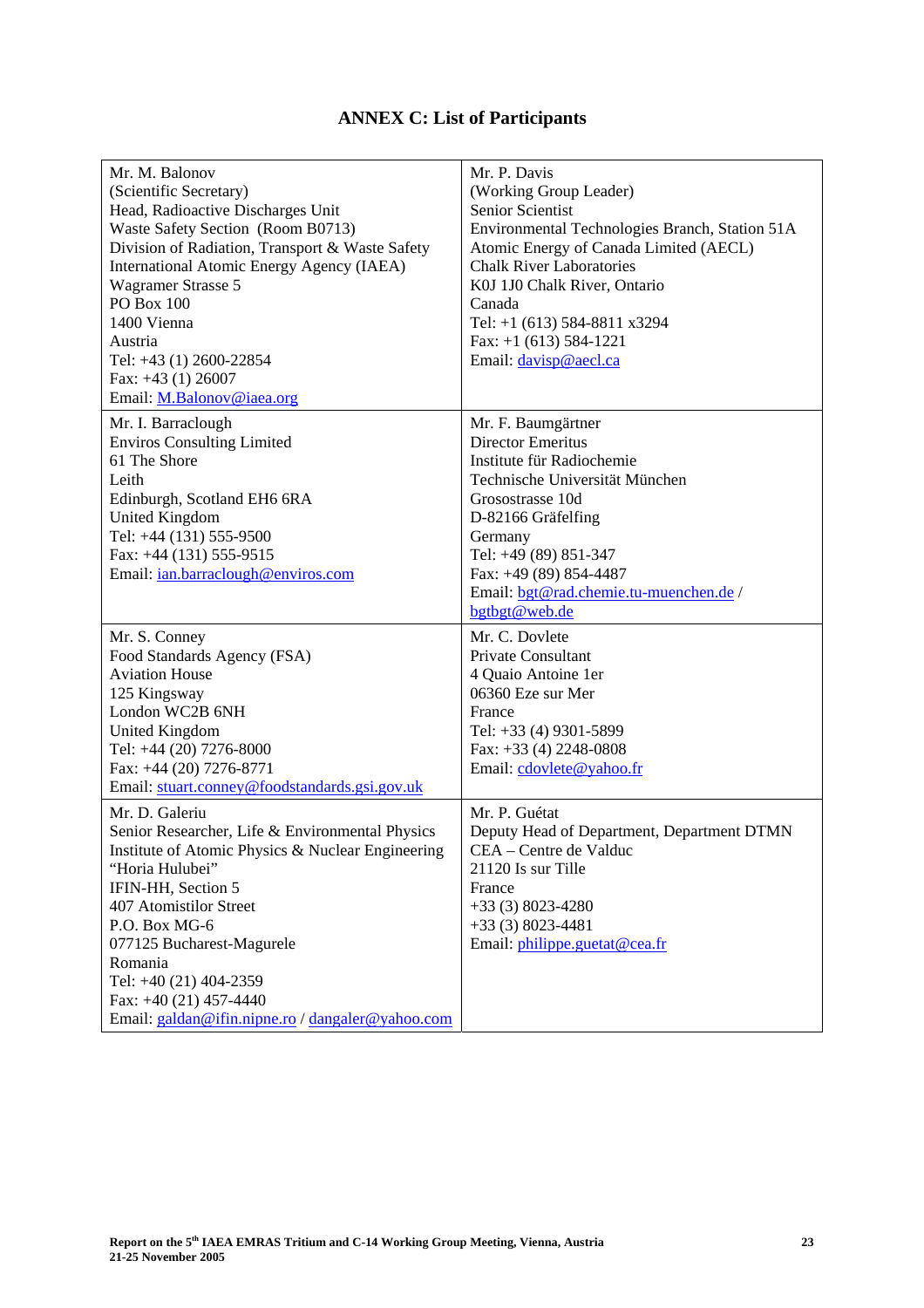| Mr. W. Gulden<br>Field Co-ordinator, Safety & Environment<br><b>EFDA</b><br>Boltzmanstrasse 2<br>D-85748 Garching<br>Germany<br>Tel: +49 (89) 3299-4216<br>Fax: +49 (89) 3299-4224                                                                                                                        | Mr. Y. Inoue<br><b>Visiting Researcher</b><br>Environmental & Toxicological Sciences Research<br>Group<br>National Institute of Radiological Sciences (NIRS)<br>4-9-1 Anagawa, Inage-ku<br>263-8555 Chiba<br>Japan                                                                                                                                                                                   |
|-----------------------------------------------------------------------------------------------------------------------------------------------------------------------------------------------------------------------------------------------------------------------------------------------------------|------------------------------------------------------------------------------------------------------------------------------------------------------------------------------------------------------------------------------------------------------------------------------------------------------------------------------------------------------------------------------------------------------|
| Email: werner.gulden@tech.efda.org                                                                                                                                                                                                                                                                        | Tel: +81 (43) 206-3051<br>Fax: $+81$ (43) 251-7819<br>Email: $y$ _inoue@nirs.go.jp /<br>yoshi inoue2001@hotmail.com                                                                                                                                                                                                                                                                                  |
| Mr. J. Koarashi<br>Researcher, Radiation Protection Division<br>Japan Atomic Energy Agency (JAEA)<br>4-49 Muramatsu<br>Tokai-mura, Naka-gun<br>319-1184 Ibaraki-ken<br>Japan<br>Tel: +81 (29) 282-111 x61233<br>Fax: +81 (29) 282-3838<br>Email: koarashi.jun@jaea.go.jp/<br>$k$ oarashi.jun@jnc.go.jp    | Ms. S. Le Dizès-Maurel<br>Scientist, IRSN/DEI/SECRE/LME (Bâtiment 159)<br>Institut de Radioprotection et de Sûreté Nucléaire<br>(IRSN)<br>Centre de Cadarache<br><b>B.P.3</b><br>13115 Saint Paul-lez-Durance, Cedex<br>France<br>Tel: +33 (4) 4219-9584<br>Fax: +33 (4) 4219-9143<br>Email: severine.ledizes-maurel@irsn.fr                                                                         |
| Mr. H. Lee<br>Project Manager<br><b>Nuclear Environment Research Division</b><br>Korea Atomic Energy Research Institute (KAERI)<br>P.O. Box 105<br>150 Dukjin-dong, Yuseong-gu<br>305-600 Daejeon<br>Republic of Korea<br>Tel: +82 (42) 868-2395<br>Fax: $+82$ (42) 861-1761<br>Email: hslee5@kaeri.re.kr | Ms. A. Melintescu<br>Senior Researcher (Physicist), Environmental &<br><b>Life Sciences Department</b><br>Institute of Atomic Physics & Nuclear Engineering<br>"Horia Hulubei"<br>IFIN-HH, Section 5<br>407 Atomistilor Street<br>P.O. Box MG-6<br>077125 Bucharest-Magurele<br>Romania<br>Tel: +40 (21) 404-2359<br>Fax: $+40(21)$ 457-4440<br>Email: ancameli@ifin.nipne.ro/<br>melianca@yahoo.com |
| Ms. K. Miyamoto<br>Senior Researcher<br><b>Environmental Toxicological Sciences Research</b><br>Group<br>National Institute of Radiological Sciences (NIRS)<br>4-9-1 Anagawa, Inage-ku, Chiba-City<br>263-8555 Japan<br>Tel: +81 (43) 206-3156<br>Fax: $+81$ (43) 251-4853<br>Email: kiriko@nirs.go.jp    | Mr. L. Patryl<br>Ingenieur<br>Département Analyse Surveillance Environement<br>Commissariat à l'Energie Atomique (CEA)<br>Centre de Bruyères le Châtel<br><b>B.P.</b> 12<br>F-91680 Bruyères le Chatel<br>France<br>Tel: +33 (1) 6956-5133<br>Fax: $+33$ (1) 6926-7065<br>Email: luc.patryl@cea.fr                                                                                                   |